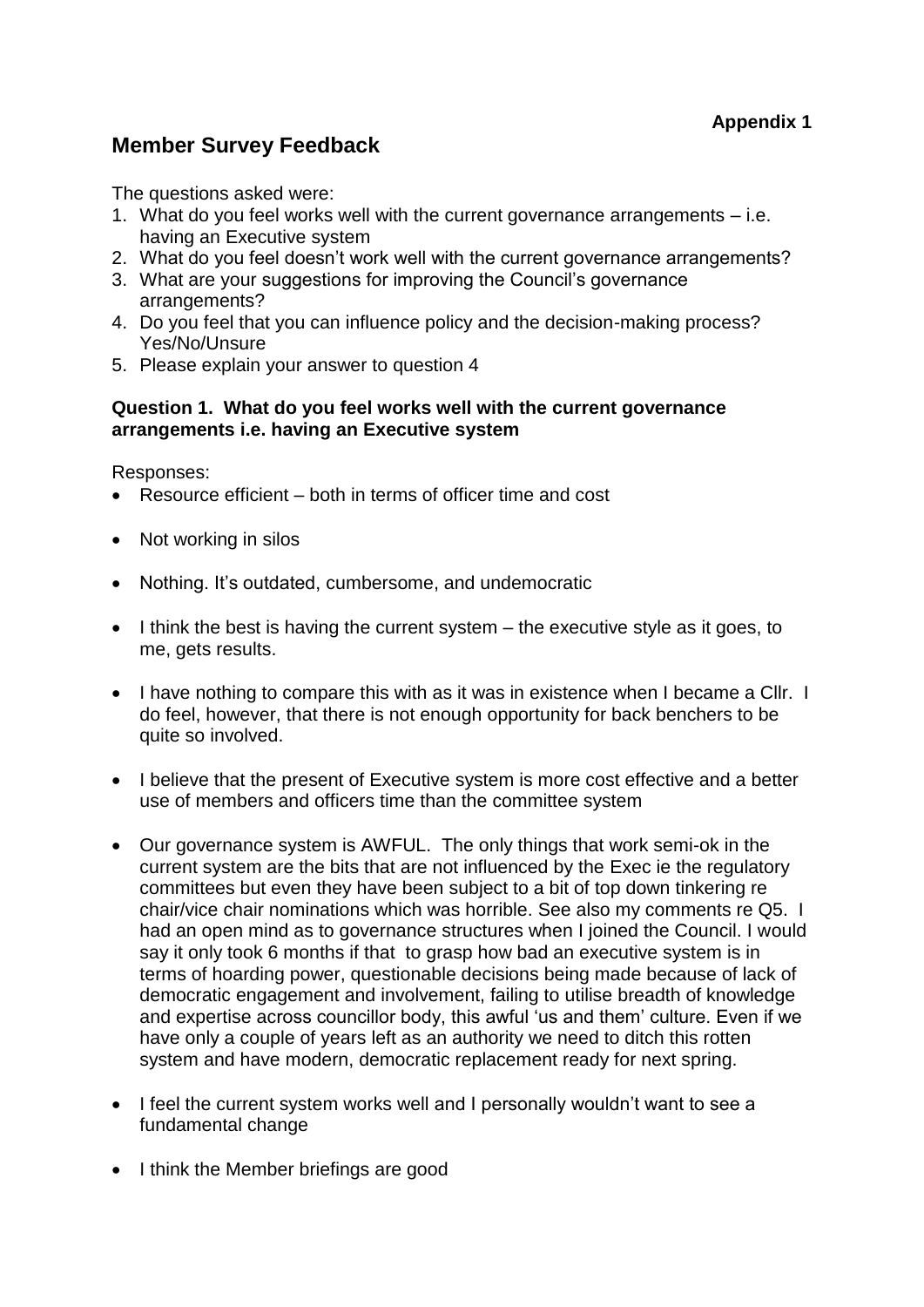- Not much. It may allow the council to make some decisions more quickly in some circumstances where needed, but other systems can allow for this too. It provides figureheads to be quoted in the press, but that is possible under other systems too and in ways that are more representative of the whole council.
- I do not personally like Executive Systems and I would prefer the Committee structure, where all members feel equal. However, during the current pandemic crisis, I believe the Executive System has worked extremely well, to the benefit of local residents and tax payers. I also believe the Council should give more delegated power to the Leader in the event of an emergency, however this must always be transparent with a small time limit. I love the Newsletter, an excellent idea.
- Having great members of staff who are willing to help out as much as they can!
- No I don't think it works well. As a new member I didn't know what to expect but quickly realised that there was little point being a Councillor unless you were on the Exec. So we have 50+ Councillors the majority of whom are only able to contribute occasional comments. It's an awful waste of people's time.
- The current governance arrangements fall short of expectation. The exec system is, as far as I am concerned undemocratic. There is a complete lack of engagement with back benchers and this can lead to unsound decisions. Rather than embracing the views of other councillors it is very much a "do as we say approach". Regulatory committees work better and of course are made up with cross party mixture of councillors however, there is a sense recently that these are being subject to influence from the Exec. However, I consider that Scrutiny is purposely overloaded so that members do not have the time to properly scrutiny an item and often officers in attendance are not fully up to speed on the particular matter and thus cannot answer questions, promising follow up in writing. This often does not materialise and then has to be followed up. I do not consider that any part of the current governance system works well at all and this leads to bad decision making.
- Very little, The Scrutiny Committee is one of the most efficient committees whereby thus far, party politics does not interfere in the decision making process. Unfortunately the work of the Scrutiny Committee is rarely able to influence the executive policy. I have worked in private sector most of working life and most decisions were based on communicating and interacting with colleagues in a proactive way. I always encouraged good ideas by allowing colleagues the freedom to follow their passions and thinking with their heads. This culture is not possible with the current governance. Politicians of all persuasions must be closer to the decisions/actions as decision makers in local government or else, it is a pointless exercise. Consulting with council executives seems to be hard; we all should be working through the logic of their decisions, which makes managing politicians much easier, they hope! With current system there is no room for improvement. We should be looking for guidance from both the public and private sectors on some decisions. If your idea does not resonate with the member of executives or the leadership, you can spend many months or years to convince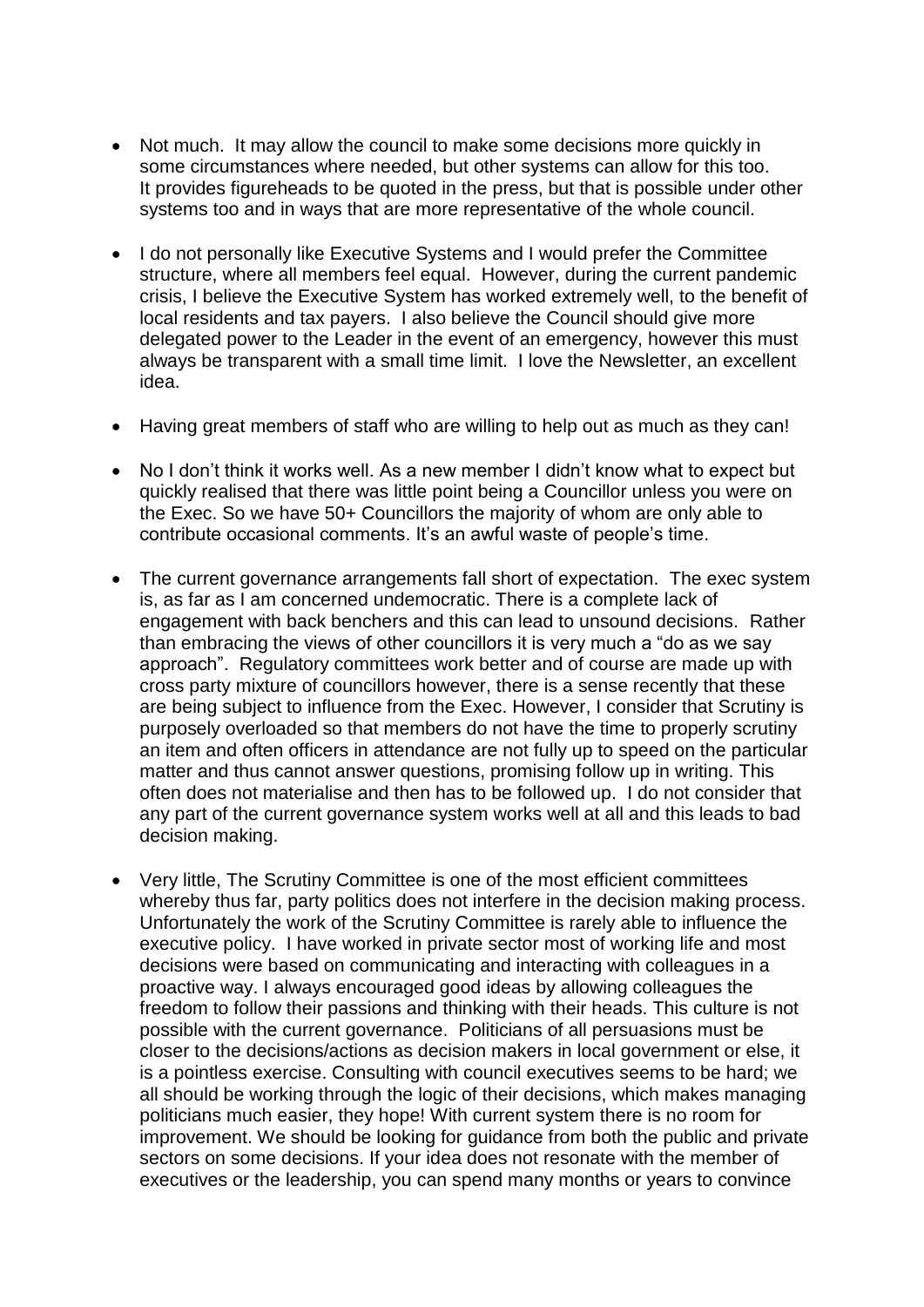them otherwise, this is not acceptable in today's world. This model of governance is the death nail in the coffin of democracy.

- I do not think that the Executive system involves the views of all councillors. We are able to comment but decisions have already been made.
- Seems to work reasonable well if you are in the controlling party. If you outside the executive of another party, whether governance is working is a bit of a mystery.
- The current system allows for quick decision making when this is required eq during the Initial lockdown of the Covid crisis. However this is not sufficiently democratic. Backbench councillors are not consulted about many decisions that are made by the Exec.
- With the possible exceptions of Licensing and Planning, both of which are quasijudicial frankly not much. The "Strong Leader" model does and always will, fail to engage with anything other than a small number of "Hand-picked" Executive members. Whilst I personally do not agree, it could be argued that the "Strong Leader" model permits fast decision making. To my mind, this is a false positive. It only provides a thin veil of transparency and leaves most backbenchers feeling left outside the decision-making process. It does allow the Officers a simpler route to decision making. However, we must not lose sight of the old adage "Officers advise, but, members decide"
- Fair to say that it works in an operational sense and in a very few urgent situations it can deliver quick decision-making
- Every system has to have a balance, as we are currently using a Executive system it works as well as it can do when the political balance is titled in one direction. This enables policies to be pushed through but makes the "other" members somewhat not involved in the day to day operations.
- I think this works well to the extent that it is effective and able to make firm and swift decisions to enable responses to crises like COVID and Brexit be effectively managed. I am aware that it seems to exclude backbench councillors in some decisions but when I was a backbench Cllr at work I did not have time to do more than I did in keeping up with decisions and actions and reading Cttee Agendas and minutes.
- The cycle of Scrutiny before Exec before Full Council works well in most instances but often it feels that decisions come to us already worked up so it's difficult to say no to them, or to have a really informed debate about them. I think the briefing sessions work really well as it's very much open discussion and information-giving without pressure to push something through. Having Exec portfolio holders in a sense relieves ordinary councillors from a degree of burden of responsibility as it's the PHs who take the rap when the things go wrong, as well as receiving the public's ire, which is sometimes unreasonable and uninformed. The Exec. also carry the workload. It is my impression that some members don't appreciate the hours and commitment put in by the Executive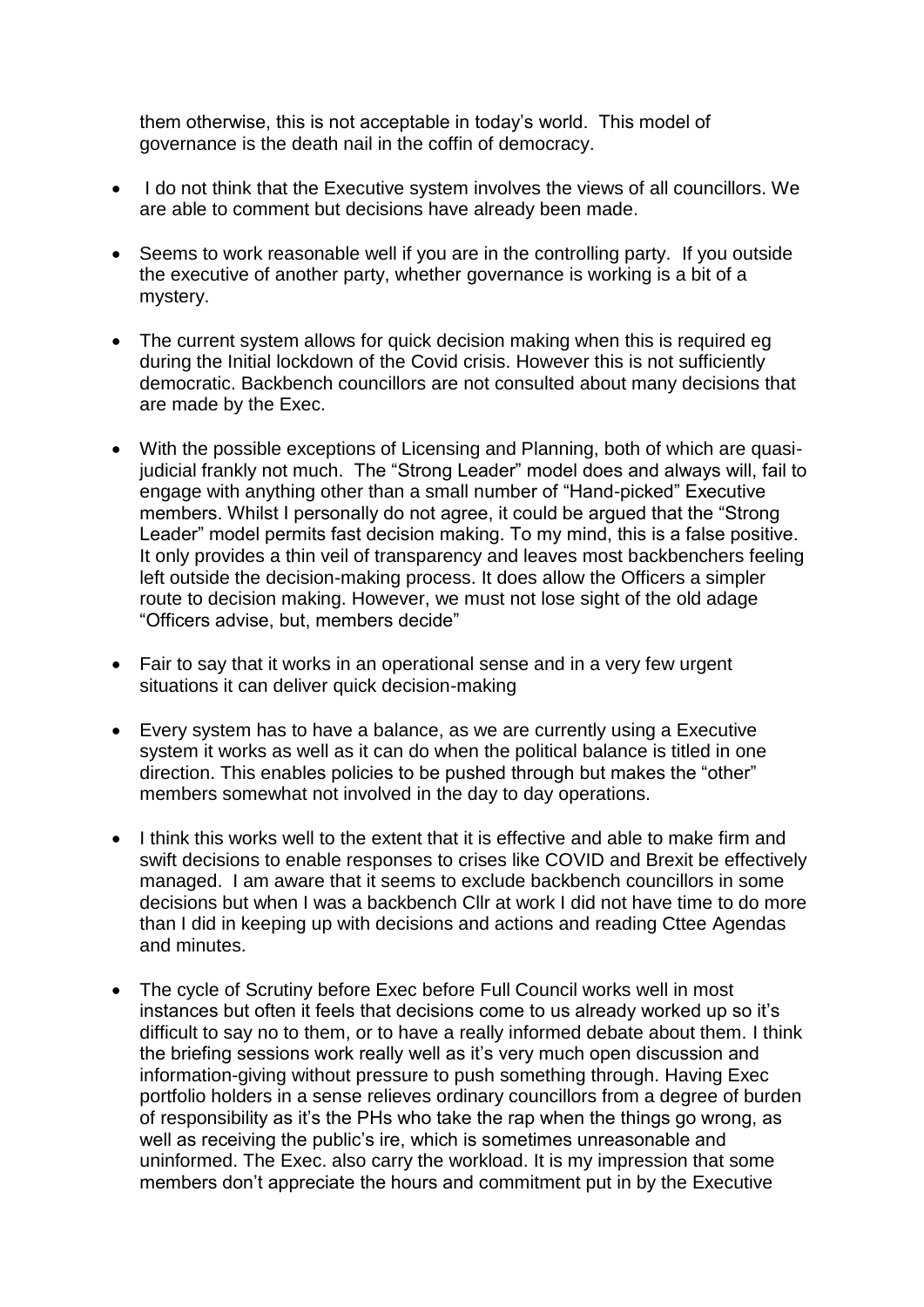members. I do appreciate it. Having an Executive possibly makes decision making easier and faster as there are fewer individuals to reach consensus but of course they are acting on behalf of the larger councillor group, so the decisions should be made democratically. I like the way in which officers do the communicating with councillors and give guidance on process as I feel their neutrality and professionalism work as a useful buffer where there might be political differences or personality clashes. Cross-party committees to my mind are working really well. The political balance is helpful and most members think independently and work collaboratively. Having a specialist area in which you can become more knowledgeable and skilled at decision-making (eg Planning) is helpful.

- Planning and Licensing are cross party and their decisions are transparent, although by the nature of the services, not always received well by everyone. One can argue that the decision making process is quicker under a strong leadership model, but this must be weighed against whether the decisions prove to be good ones or not. In recent times our Council is making decisions about investment of very large sums in various projects. Would a specific economic development/ investment committee with cross party membership with the relevant experience not be serving us better in these circumstances? From an officer perspective, having to persuade just one portfolio holder or 10 Exec members of a course of action is much easier than a cross party committee, but is this a good thing ?
- The Executive system is sub-standard, concentrates too much strategic decision making in a small group and lacks true transparency. I suppose there are some inherent benefits in terms of swift decision making etc, but hard to muster a significant number of positives.
- As a new councillor, I perhaps do not have as much as others to compare with, however, I have been surprised at how little really I am consulted or asked queries. Particularly when it comes to matters that impact the community I represent. The briefings are a positive for me, and have enabled a greater understanding of the delivery of the council. Training when it has happened has been good, and I have always felt the officers have genuinely done their best on at times tricky issues. I have found the IT and IPAD system to work well and can see there is good sense in many of the ways things are done. I know to start with the change was a challenge for some councillors but most have embraced it. I do wonder whether there may need to be an assertive outreach approach to councillors who struggle more with the technology, as I worry it impacts their ability to contribute at times. I am not always the most assertive person often choosing to sit back and observe, and consider my response. Sometimes other more vocal councillors have had quite some table time and I am not sure this is always great. But I know officers and executives are aware of this and make efforts to ensure all are heard. Certainly on a number of occasions I have been very grateful to James for allowing space for questions/comments to be heard and answered.
- I'm happy with the current system.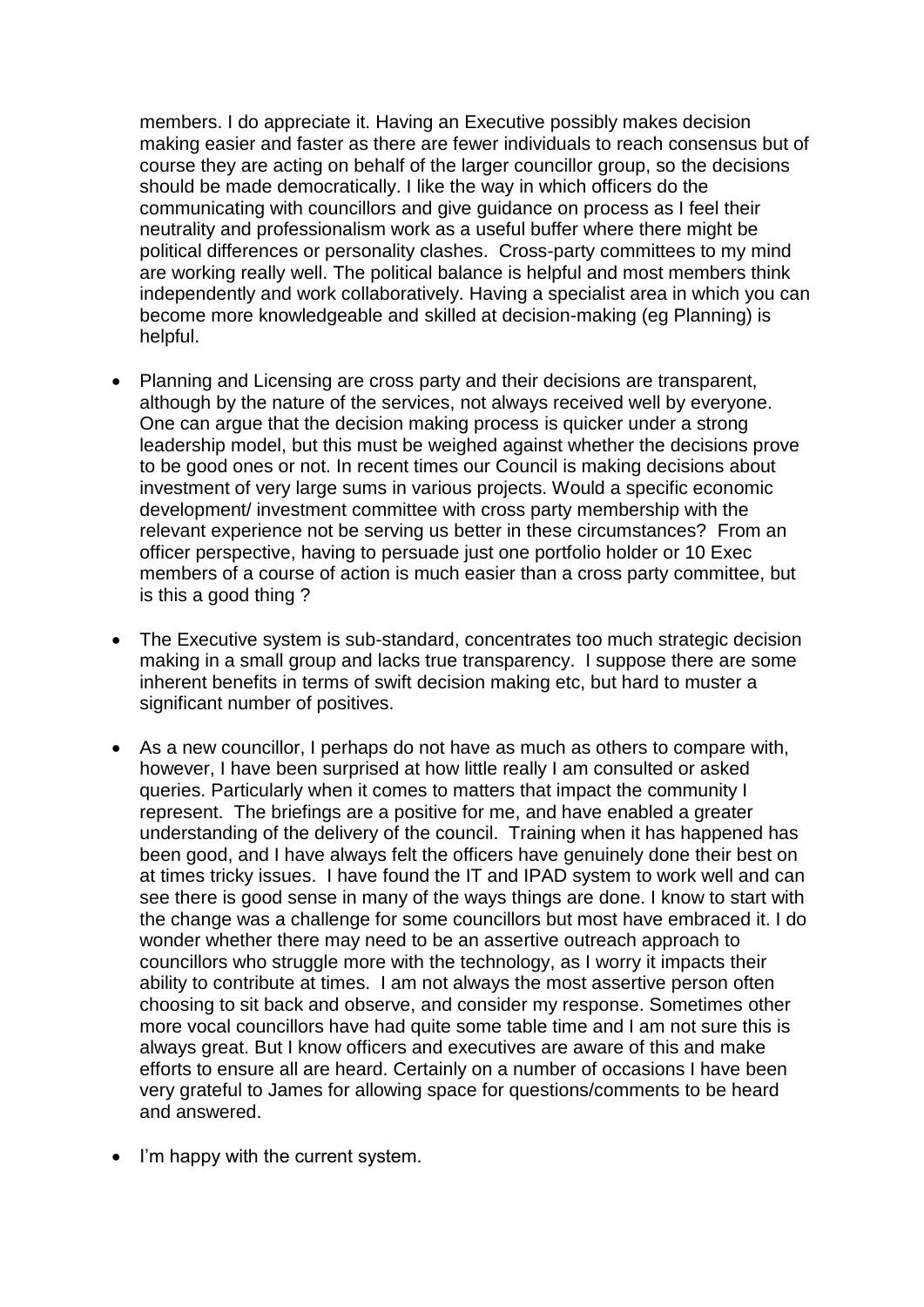- I feel that I must give the same answer to both questions, the decisions which go before full council are made by the Portfolio Holder and Officers with little or no input from members. The first time members see them it is normally at a members briefings, by which time its to late to add or remove anything. Member Briefings in my opinion are no more than questions and answer sessions, where the Portfolio Holder and Officers are only interesting in justifying their decisions and not listening to general members. If an item does manage to get to scrutiny it's normally too late to make major changes before the item gets to the Full Executive and Full Council, as the three meetings come very close together.
- It is easier to make urgent decisons with the current system and the pfh is accountable when making a decision
- Expedited decision-making, no endless committee discussions, easy for public to identify a single member-level point of contact, easier for the ruling group to implement their manifesto,
- Having Briefing sessions to give us some information.
- The decision-making process is clear, simple and relatively speedy. Exec members can make decisions themselves where possible. It doesn't require much evening attendance or endless committee meetings.
- I don't know how it works behind the scenes but perhaps portfolio holders have the opportunity to explore what mutually beneficial, or possible unintended consequences for each other's areas of responsibility might arise from their respective proposals in ways that a committee system might not easily allow. Officer briefings are an important aspect of the current arrangements, but could presumably be continued under a committee system.

## **Question 2. What do you feel doesn't work well with the current governance arrangements?**

Responses:

- Could be improved with addition of Policy Advisory Groups
- Most things, it is undemocratic
- Knowing who to contact and having to use the member support through the Jess McVie team
- I personally feel there is too much responsibility given to too few people
- No system is perfect but cannot see any obvious improvements.
- Currently under the Executive system: Only a small handful of councillors (9) are involved in formulating policy and shaping decisions. We have 59 elected members who have a wealth of experience, knowledge and expertise but this is not utilized. That's a waste and carries the risk of flawed policy making through ignoring relevant insights and expertise. I can tell my colleagues 'oi I used to work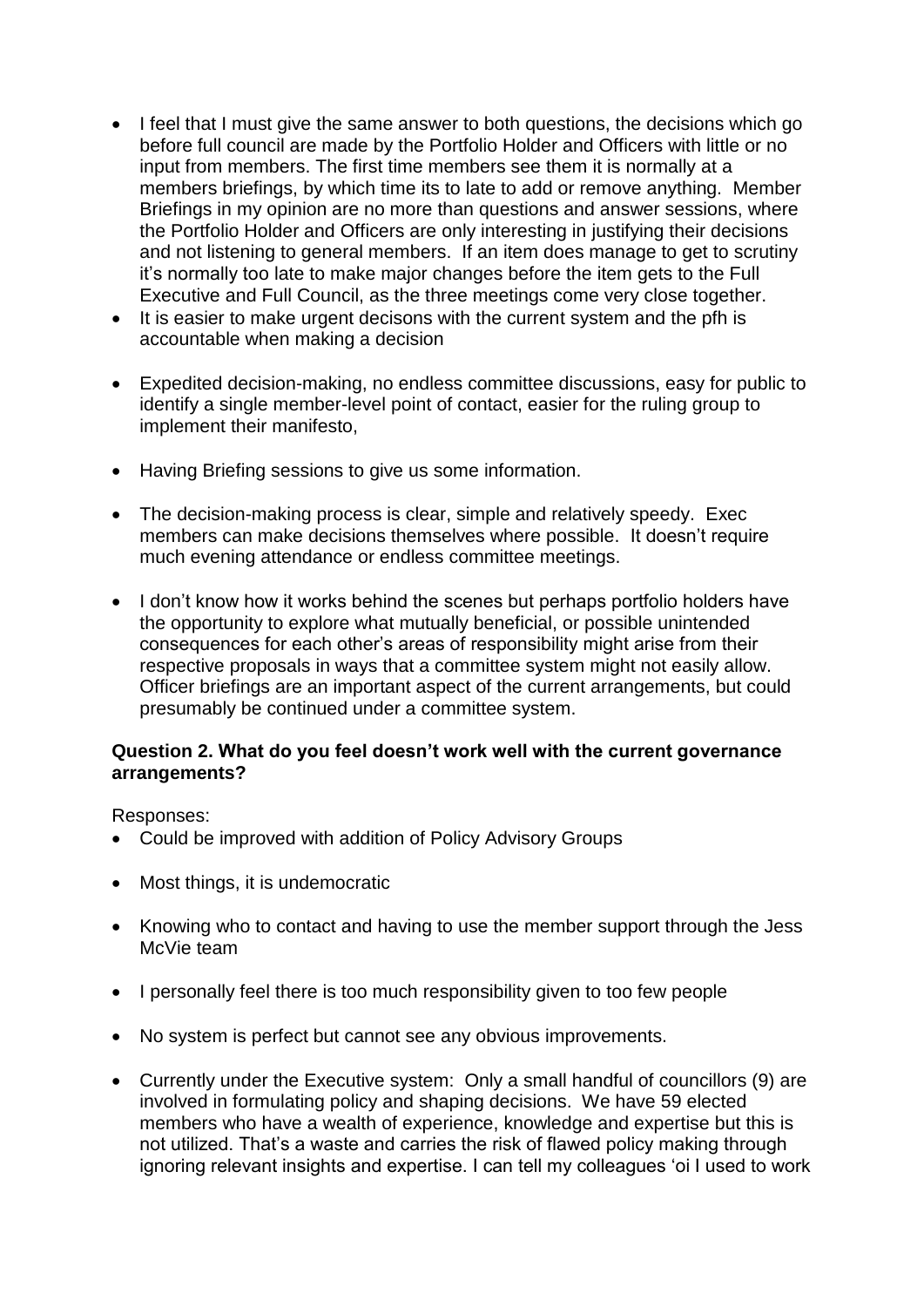for the Disability Rights Commission and worked on the Equality Act when it was going through parliament and you are trampling all over the Equality Act by not making provision for blue badge holders whose impairment necessitates parking really close to key services' they are not listening, that expertise is apparently irrelevant, not needed, not welcome GRRRRRR!!!! There is a democratic deficit. Power is concentrated in far too few hands. This creates an unfortunate arrogance frankly. A small coterie only hold power, they can then impose a line on the rest of their political group ( with threats of disciplinary action if you deviate) and that group has an inbuilt majority. Thus matters brought to full council tend to be foregone conclusions rather than be debated and decided on their merits. There is insufficient scrutiny and challenge - there is just one scrutiny committee so they don't have time to examine everything and their recommendations can simply be ignored by the Executive. In addition I feel that ordinary councillors are not provided with enough information to be able to assess different policy options because officers see themselves as serving the exec so there are behind the scenes discussions and we get a 'version' but not the full whammy. Also I feel members of the public are often made to feel like a nuisance and not accorded enough time to have their say or even enough respect. They have no opportunity to put decision makers really on the spot. Some processes allow for no public involvement - eg SWT can extend leases with no public engagement process. Too much power is delegated to officers. The lack of any directory of staff creates the impression that the machine wants to keep us at arms length! I think we can be trusted not to be plonkers and treat officers with respect and if we don't we would get taken to the cleaners anyway. Local ward members are not routinely consulted on decisions affecting their ward. There is a culture of secrecy - what happened to the BID vote? Are we actually buying commercial properties? Where is that 600 page document commissioned with public money under last administration setting out business case for a new Brewhouse?

- Scrutiny has a real value and maybe the one Committee is somewhat overloaded
- I feel the current system works well and I personally wouldn't want to see a fundamental change
- There is a lack of clarity. Who is taking decisions and accountable officers or portfolio holders? Some PHs seem more confident in their roles than some who appear mostly led by officers and look like they barely know what they are doing. There is a big lack of involvement for other political groups, apart from the one group making up the administration. Scrutiny is little substitute for being involved in policy development and deciding on project implementation. There is a lack of opportunities for involvement of backbench councillors, especially those not in the largest group. It is known that the administration has regular group meetings to discuss policy and decisions, which are held behind closed doors and give extra access for those in that one group to the executive and PHs. With a committee system that type of group meeting should be OK, but with an executive/cabinet model it just further excludes those in other groups.
- I believe it fails to include all members at all times. Also, there is definitely a divide between Taunton and West Somerset, something which could take years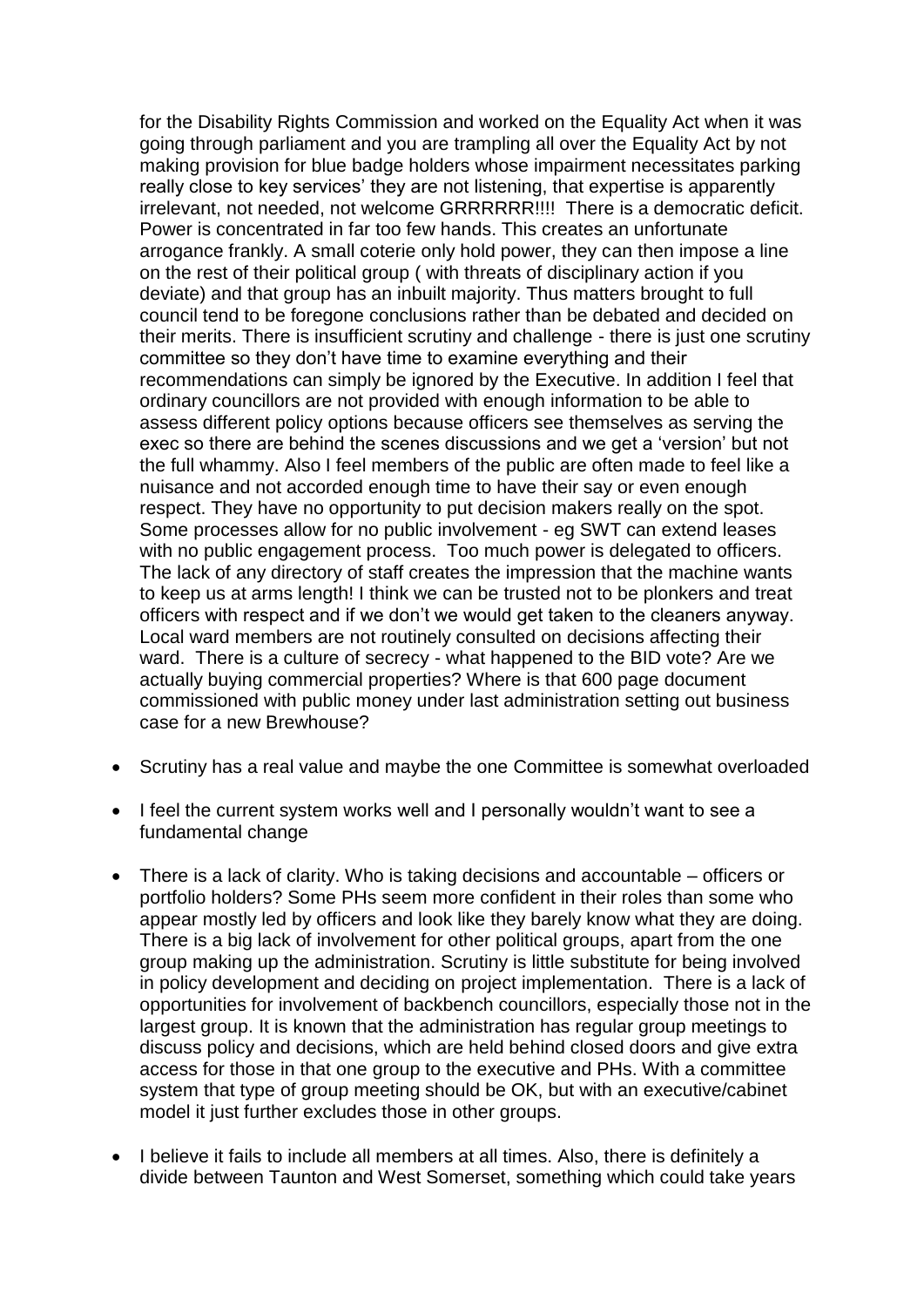to overcome, if ever. Only time will tell. Mind you, the current Covid 19 crisis has put a lot of extra pressure on the system, which has worked well. Also, I would rather attend a meeting in person, then do a meeting with zoom, which I find very impersonal.

- Having to go around the houses instead of being able to go direct to the department/officer concerned. Not knowing who does what. We should have a directory of officers to be able to contact either by phone or email. Having to go to one person and then wait a few days or a week or more is not ideal when the public want answers there and then.
- I'm not impressed with the system of local government. It's very slow and time consuming- but much of that time is wasted as decisions are made by few and presented to Full Council as fait a complete.
- Power is concentrated in the hands of the few and decisions are rarely challenged. Some councillors are fearful of challenging matters as they feel they may be victimised/ bullied. Within the entire councillor group there are many specific skill sets but these are untapped. This is inefficient. I also find the treatment of the public who bother to attend FC to be astonishing as they are not afforded time to state their particular case nor receive an adequate response to their issue. It is almost as if they are a nuisance. I consider too many matters are discussed behind closed doors. This culture of secrecy is not helpful in a body which is publicly accountable. I accept that some commercially sensitive decisions may have to be kept secret but there is a feeling that just about every item is deemed "confidential". Ward councillors are not always consulted on specific ward matters. This causes conflict in our communities as people expect answers from their councillors. Member briefings are more frequent and are merely a means to advise members of a conclusion rather than engagement in an inclusive consultation. Most councillors would like more engagement, more concise reports and that both PH and officers clearly show they have grasped the issues which they are presenting and willingly answer questions
- The failure of the current system to even listen to, let alone respond to community concerns is a major problem. Decisions are made and then the councillors and public have to accept them. As local authorities gain more autonomy through reduced central government funding, council executives/leaders will be increasingly held to account for progress against expectations. This is unfair. They will be accountable for all decision making, understanding and taking action on the voice of the public and translating central government policy at a local level is often challenging. If it does not enjoy the support of cross party it will turn possible advocate to outright opposition both within the council and in the public, which cannot be sustainable.
- A feit acompli
- Transmission to all members.
- The present system is divisive, with two groups within a governing party ie Exec and non Exec. The Exec have considerably more interaction with council officials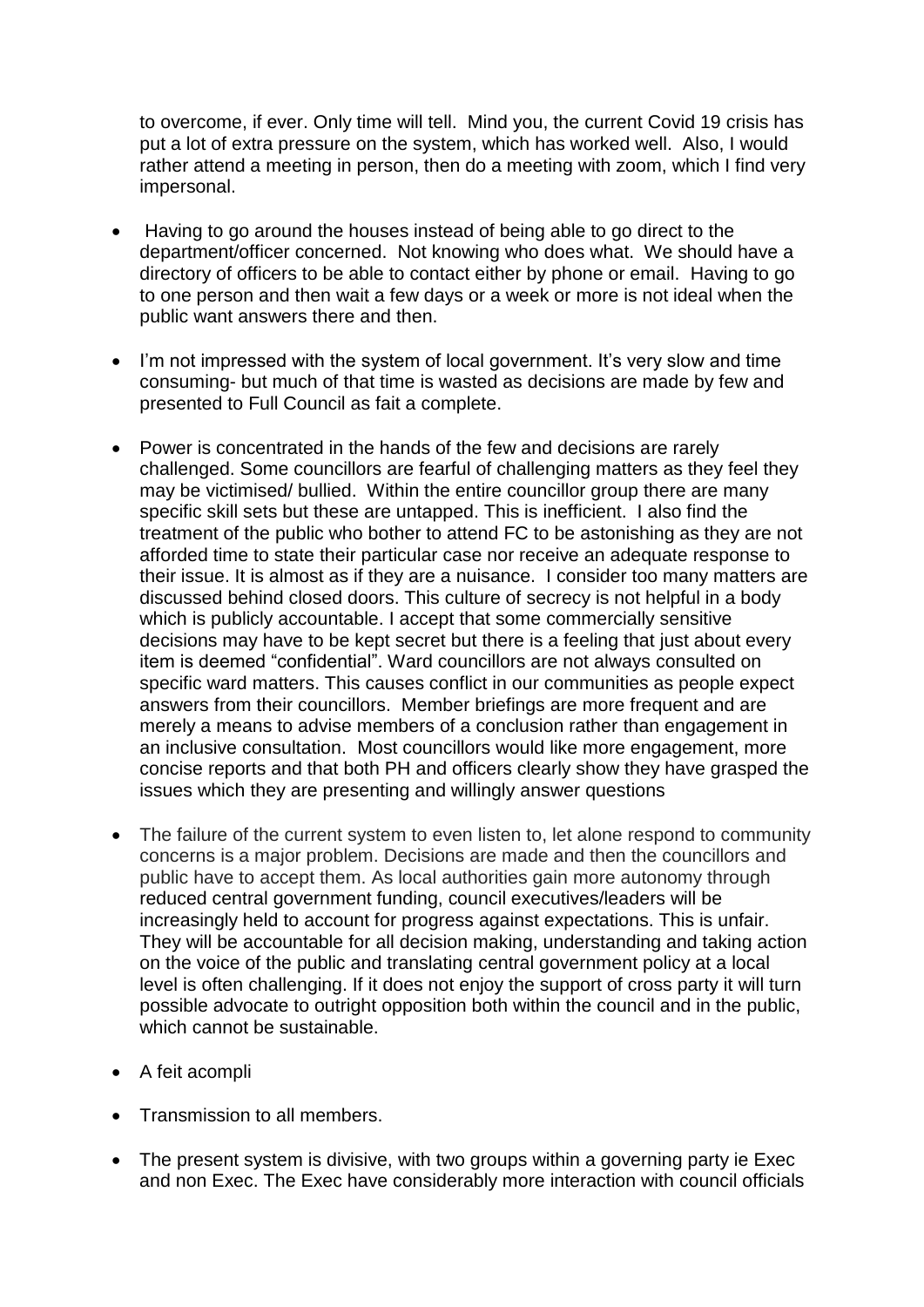and because they are seen as the important Executive Councillors officials will also be far more proactive when dealing with them. Officials are not in contact with ward councillors like myself on matters the Exec are dealing with. They also fail to be in contact on other local issues that impact on the ward I represent. The culture discourages contact. It is bizarre that I have even got the impression that councillors should keep officers at arms length and not even contact them. The lack of any directory of staff with a list of officers and phone numbers was an early sign of this approach. A committee system would be more democratic and use the experience and the abilities of all councillors eg business and financial. I am a member of the Licensing Committee but it has only had a few meetings since May last year. Officials obviously make nearly all the decisions.

- The current Scrutiny processes do not really add value, no matter how much it suggests alterations to the Executive all those suggestions can and are dismissed in short order unless they are very minor. This system does not allow or even listen to the ideas or questions from Councillors from all walks of life and many with great experience in the world of business. This leaves Councillors who are not members of the Executive frustrated and disillusioned in their backbench roles. It is also incredibly wasteful of an enormous and varied pool of talent. Genuine concerns from the communities we represent should be catered for not brushed aside. Members Briefings are mostly used to TELL Councillors of decisions that have already been made. This engenders a feeling of disenfranchisement in backbenchers of all parties or none. The local member should be informed of any important or contentious issues in their ward as they will have to help sell the idea to their residents.
- 1. The majority of councillors in both the ruling group and opposition parties feel excluded from meaningful participation in policy-making and decision-taking. The result is disaffection and disillusionment among clllrs who were keen to stand for election but lack the time or possibly skills to be a member of the Exec. 2. Portfolio Holders have very heavy workloads, the equivalent of a near full-time job in some cases. Many cllrs cannot give this commitment but would still more involvement in SWT work than they currently have. 3. The existence of a small Exec group encourages secrecy and unnecessary use of confidentiality. This excludes and alienates many other cllrs. Officers tend to treat the Exec as "real" cllrs and the rest of us as nuisances.
- When the political balance is titled in one direction as is the case currently suggestions made by those member not in the political majority tend to be looked on with distrust and general discounted those ideas. We loses the sight of the fact that good ideas are not limited to those of the majority party or if fact other people. This enables policies to be pushed through but makes the "other" members somewhat not involved in the day to day operations.
- There is clearly deep misgivings amongst Cllrs about this Strong Leadership system from both those who have experienced a Cttee system in the past and from some, like me, who have never experienced it. People feel excluded from decision making and despite regular briefings and group meetings they still do not feel fully part of the process and so are alienated by it. The issue has become increasingly difficult for both members and Executive and in my view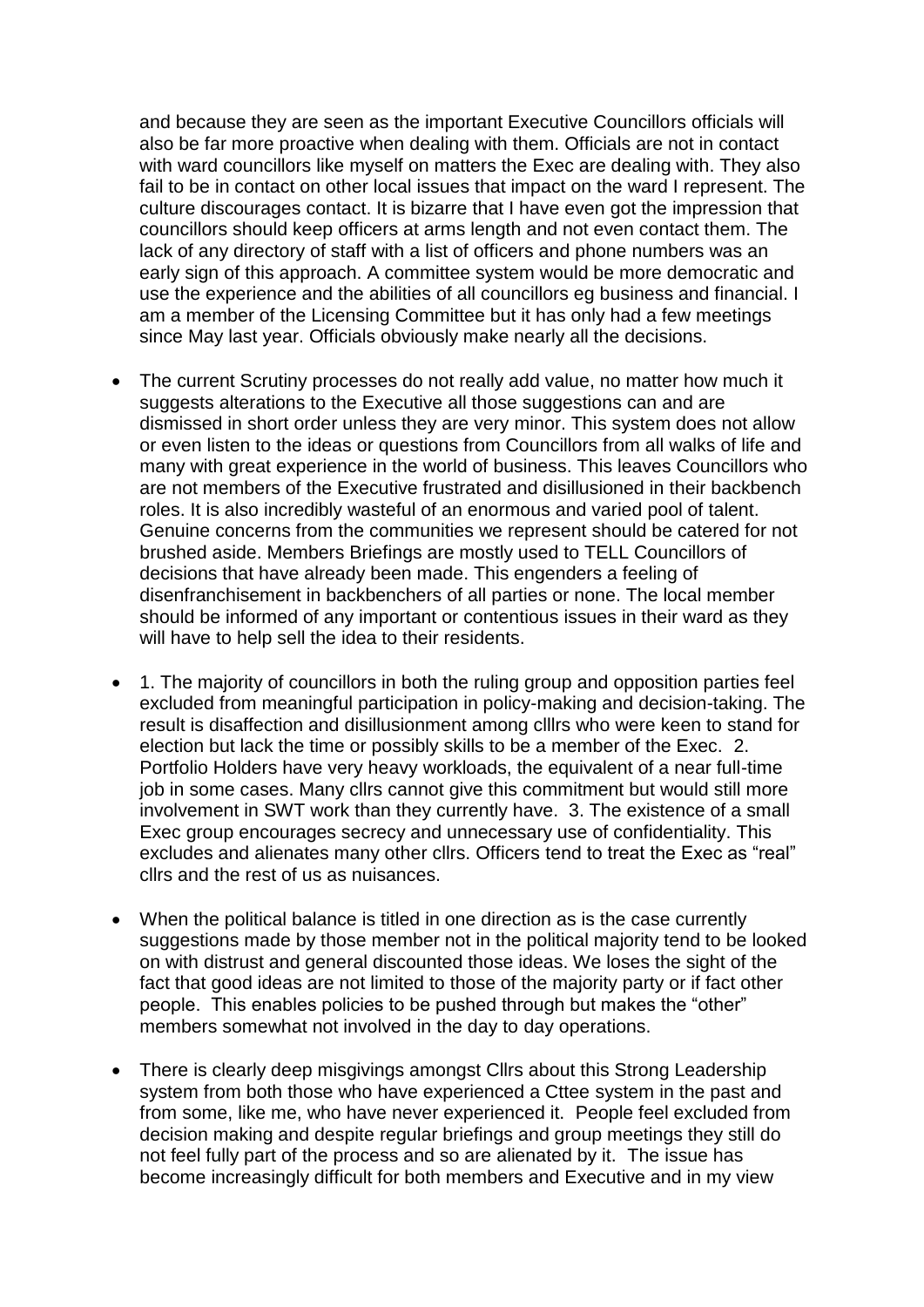needs to be addressed urgently. I suspect that the SMT also prefer to deal with an Executive but I do not feel that is a justification for keeping it.

- As stated in my previous answer, some decisions come to us already worked up and it feels as if we are heavily persuaded to vote them through or there would be negative consequences. I don't doubt that these are usually the right decisions and I trust on the whole the judgement of both the Executive and the officers, (as a new councillor I often feel I'm making decisions within areas outside my skill-set and specialist knowledge, despite training) but it doesn't always feel democratic. The current system also requires us to be a "jack of all trades" and sometimes members are voting on issues they don't know a great deal about.
- The Executive system concentrates decision-making and power in the hands of a few members. This is a poor arrangement as it does not make use of the abilities and knowledge of the majority of cllrs. Exec members, and especially the Council Leader, are often overloaded with information and decisions while the skills of other members are neglected. The scrutiny process does not work. However constructive and positive the discussions at scrutiny the impact on decisions is usually marginal or negligible. By the nature of the Scrutiny process, it has to deal with a very wide range of issues and policies across the Council, and sometimes beyond, but with a very limited say in the actual policy. This is a very inefficient and ineffective process which takes up a lot of members time but with little impact on policy. The ineffectiveness of the process is a source of frustration for Scrutiny members as well as other cllrs. It is not just opposition members that feel that the process does not allow a better decision-making process, many members of the majority group also feel disenfranchised. Members briefings have become more frequent and are often a means of telling us what has been decided and why, rather than a real attempt of consultation. Council meetings are often too long, partly as a result of members not having had a chance to make their key points previously. Councils under a strong leadership model are more likely to make disastrous mistakes as the experience and benefits of collective decision-making can be ignored. The enormous cost of the recent so-called transformation process is an example. The extremely costly decision to allow all officers to claim redundancy payments is perhaps a good example of a basic mistake which would surely have been picked up by a committee process.
- Too much decision making in too small a group. Scrutiny is effectively "after the fact" and therefore limited in power to influence. Large numbers of members not part of it, and therefore not representing the views of electorate. Broadly (currently) urban dominated. Would be equally bad if it were rural dominated by the way. The system needs to reflect the spectrum of the community. Currently drives too much focus towards Taunton. Does not effectively capitalise on the broad wealth of experience across the elected membership. People could contribute more. Officers are accountable to Executive but can be unresponsive to other members, with little consequence.
- It seems that some portfolio holders embrace the role, but others there is a lack of communication and consultation. It surprises me that with the broad spectrum of experience in elected councillors this is not tapped into more. I have acted as a shadow portfolio since being elected but have not been given any opportunity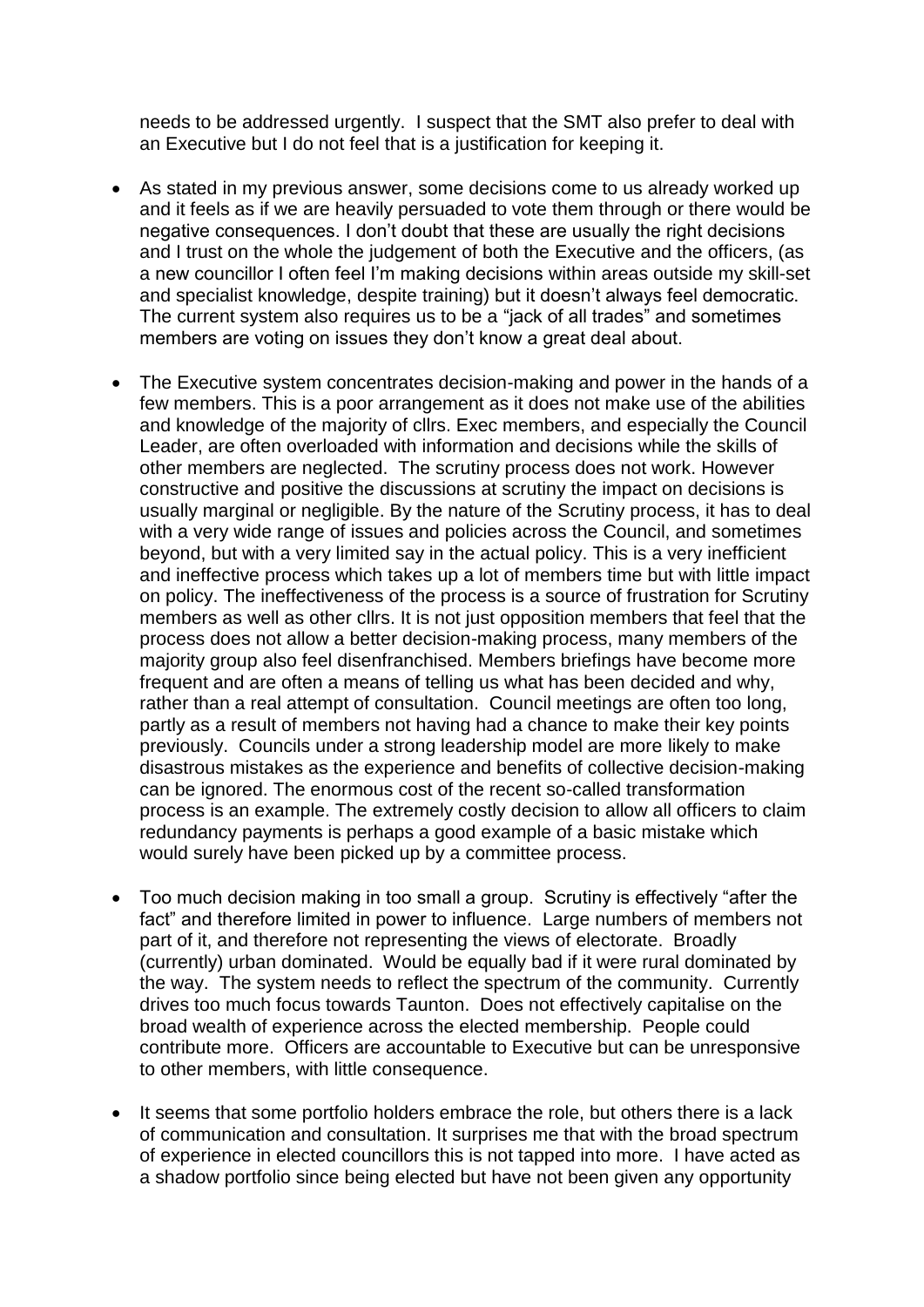to deliver on this, despite pushing both the portfolio holder and lead officer. It feels like there is a closed shop on this from some in the leading party. Though I know colleagues have had a very different experience so assume some of this is down to individual traits. However, if there were a formal expected system this would reduce this, and I think allow for more collaboration and broader spectrum of opinion. While I appreciate it may slow decision making down at times, I think also think a better engagement with councillors earlier on in issues might help and make officers jobs easier in coming to a good decision, though appreciate this could make processes long. It would be useful to have a full list of working groups/task&finish etc. I have offered to help in a number of different ways but not heard anything back. I have also found it hard to engage with some of the existing processes. I have tried to attend Planning Training as a substitute. But on a number of occasions training for this has happened at a time not defined, in or around the end of the planning committee. I don't think this worked well and should have been at a different set time. While planning members were there they were often tired after a meeting or for those not there had no way of knowing the right timing, and on one occasions despite following all that was asked of me it still went ahead at a different time.

- If you mean the officers in the governance team, then I think they do a good job, particularly under the current Covid restrictions.
- I feel that I must give the same answer to both questions, the decisions which go before full council are made by the Portfolio Holder and Officers with little or no input from members. The first time members see them it is normally at a members briefings, by which time its to late to add or remove anything. Member Briefings in my opinion are no more than questions and answer sessions, where the Portfolio Holder and Officers are only interesting in justifying their decisions and not listening to general members. If an item does manage to get to scrutiny it's normally too late to make major changes before the item gets to the Full Executive and Full Council, as the three meetings come very close together.
- It can stifle debate and be seen as a system that's not very inclusive.
- Heavy load of Exec/Full Council meetings though, given the size of the programme, understandable. Would be worse with a committee system though. Maybe greater delegation to PHs? A second scrutiny committee would help with their workload. Maybe also split off Audit as a separate committee.
- Confidential agenda items not being available on the mod gov site or given directly to Cllrs
- Some Councillors don't understand the democratic path of Group, Exec, Scrutiny, FC - this does seem to vary widely and it could be explained simply for each paper. As a result, some councillors feel left out of the process, simply because they don't understand it.
- It doesn't enable 'back-bench' councillors across all groups to contribute their knowledge and ideas in a deliberative process of policy development. Cllrs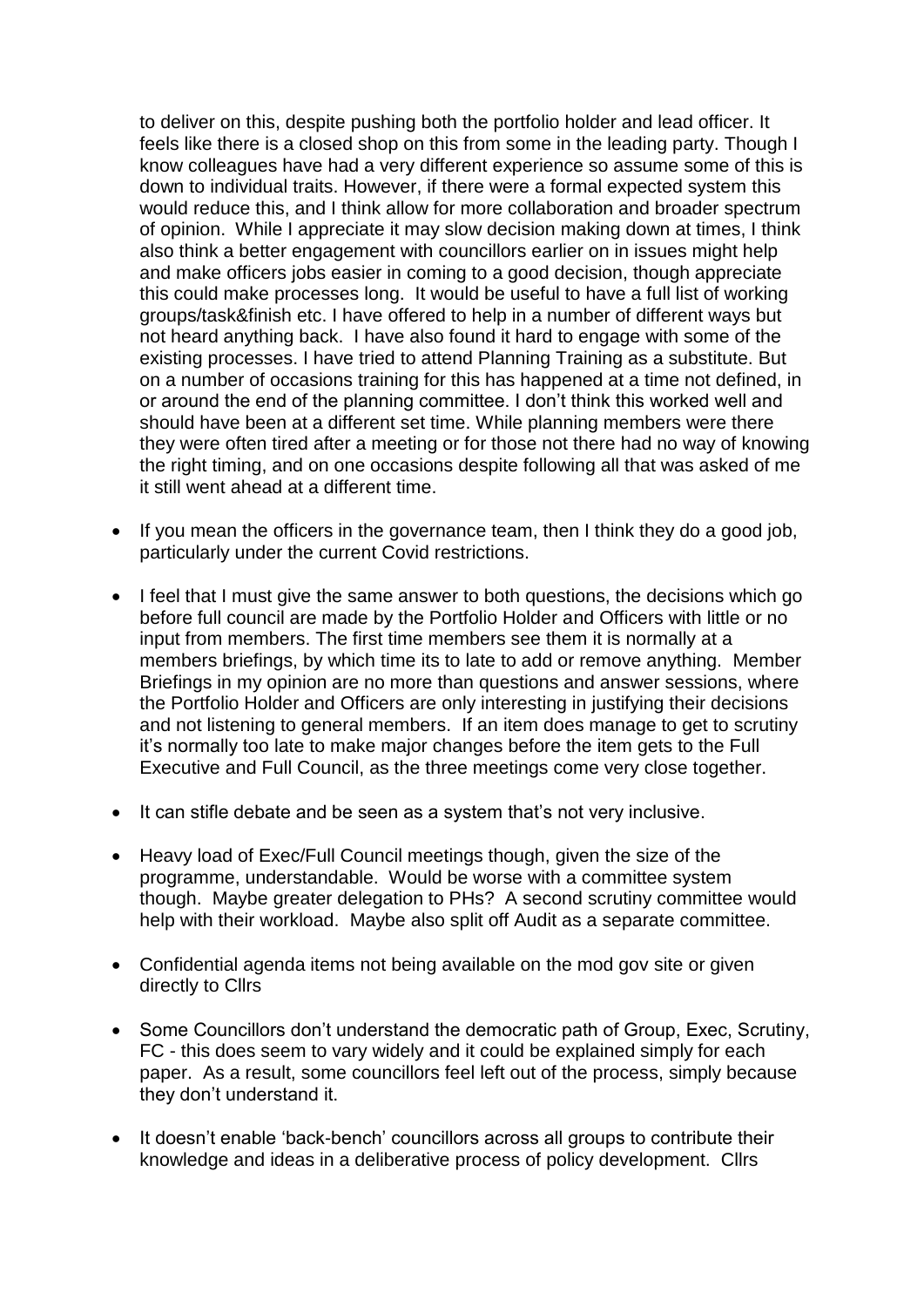represent a range of communities and have many different areas of experience, expertise and perspectives that can enrich the process and outcomes.

## **Question 3. What are your suggestions for improving the Council's governance arrangements?**

Responses:

- Could be improved with addition of Policy Advisory Groups
- Bring in a Committee system, and a Scrutiny Committee that does not have a majority membership that reflects the majority on the Council. Scrutiny needs to be able to halt a Council, with a political majority, running roughshod over the whole Council.
- Members being able to contact officers direct when they need to
- We should revert back to the Committee system so that Cllrs could be involved in a more specific topic rather than expected to be "masters of all".
- No system is perfect but cannot see any obvious improvements.
- SWT should abandon the Executive /'strong leader' model and adopt a modern, democratic committee system so that power is dispersed, consensus is the goal and every Councillor can have a real voice and contribute their insight and expertise to public policy and decision making. This would be pretty much cost neutral in terms of allowances ( chairs replace exec members etc); ideally one would build in some extra policy/ democratic services capacity. Doubtless there will be training needs. My feeling is anything spent on getting a more robust, open, democratic system is money well spent and will save money by preventing ropy decisions. You would still have a leader elected by full council who can represent us externally and provide leadership internally. The executive would go. You could have around 7 -8 committees with places (11 councillors) allocated in proportion to political group representation each with a Chair and Vice Chair( of different political persuasions). I would go for something along these lines: **Strategic Committees:** 
	- Policy and resources committee responsible for overall strategic direction and budget, resource planning and allocation, emergency planning, equality and human rights, economic development, anything that doesn't fit neatly under another committee, made up of chairs/ vice chairs of cttees or nominated reps from political groups. Leader of Council would Chair. This cttee I would have responsible for commercial investment decisions (see below)
	- Climate change and environment climate strategy, tackling ecological emergency, coastal protection, active travel and green transport, parks and green spaces, biodiversity, waste and recycling ( to feed through reps into Somerset waste partnership board - currently there is insufficient democratic input I feel )
	- Housing and Planning strategic planning, local plan, HRA, council house building programme, estate regeneration, housing standards, hmo licensing,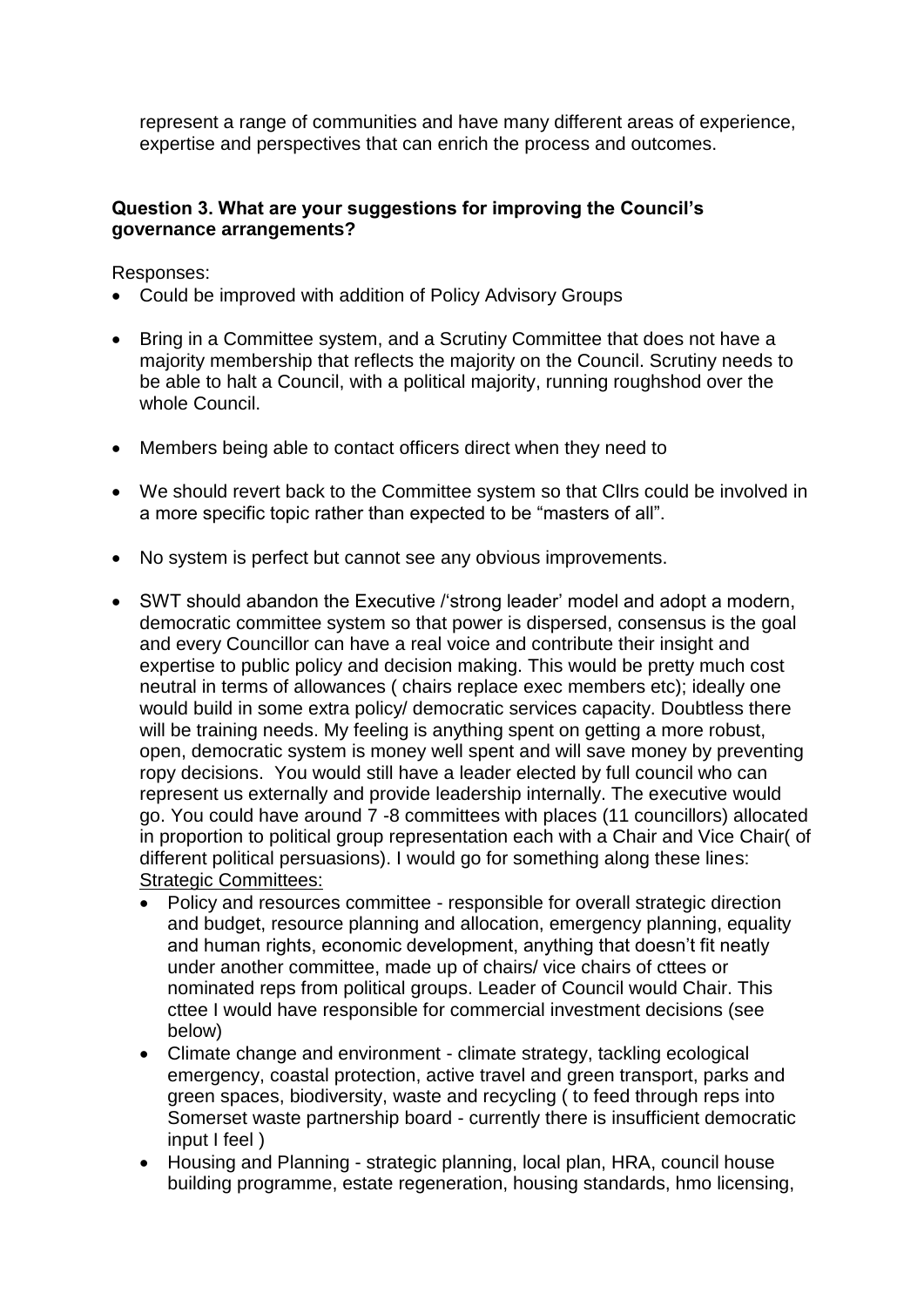regulation of private sector housing, building control, heritage (another option is have cttee devoted to Housing and have one dealing with Planning and transport)

- Internal services/ operations finance, IT and HR, assets
- External services/ operations ( Kingston calls theirs 'Community and Engagement,) - communications, public engagement, crematorium, arts and culture, leisure, electoral services , voluntary sector grants and partnerships Regulatory type committees:
- Development control
- Licensing
- Plus Audit, Governance and Standards Committee( could this be incorporated in internal services?)

All committees need to have a focus on equalities and inclusion and carbon neutrality. The new member/officer working group on Equalities should continue and have a link into Policy and Resources and be a resource for all committees. Obviously Full Council would continue to meet regularly to debate key issues, approve policies and strategies, decide the budget in feb, to appoint councillors to outside bodies with provision for petitions, motions etc as now. I think members need more opportunity to have things on agenda that matter to their constituents. So Modern Committee System that's the really big and most important change we need. In addition: I think delegation schemes need reviewing. Even in pandemic scenarios there can and should be more elected member control over decisions. Re the leisure services contract by the time we got a say our hands were effectively tied by decision of CEO to begin shovelling money Everyone Active's way. I want to see modern committee system where in between meetings there can be dialogue and involvement ongoing through email etc and mechanism for urgent things to be voted on remotely when necessary by whole committee.

I will be in a minority no doubt but I still find it completely and utterly shocking that a tiny coterie gets to decide massive commercial investments - it's just beyond my comprehension. Appalling. Decision to buy gaumont went through full council rightly so - all the stuff about oh we need to be fleet of foot is a distraction, we managed to consider that purchase ( gaumont) utilizing the democratic process. In new committee system I would run these decisions through policy and resources and if time the full council.

New protocol for consulting and informing ward councillors about decisions affecting our ward. I was incandescent when a fun fair turned up in my park at the end of August with no prior notification and in the middle of a pandemic – should have been blatantly obvious this was sensitive and should have been guided by political steer from elected members not officer just deciding.

More transparency across the board. The commercial investment strategy should never have been debated in secret. I will never recover from the horror of that, never. Shocking. When there are genuinely confidential matters fine discuss in camera but at least give us all the full info - too often I feel people are sticking their hands up willy nilly for stuff they don't understand which is the opposite of good governance.

I really wish there was a provision against party political whipping in local government - I have come to despise that with avengeance. Carry people with you but accept the fact there will be divergent views would be a more mature approach. It is totally inappropriate in my view – a lot of decisions are not political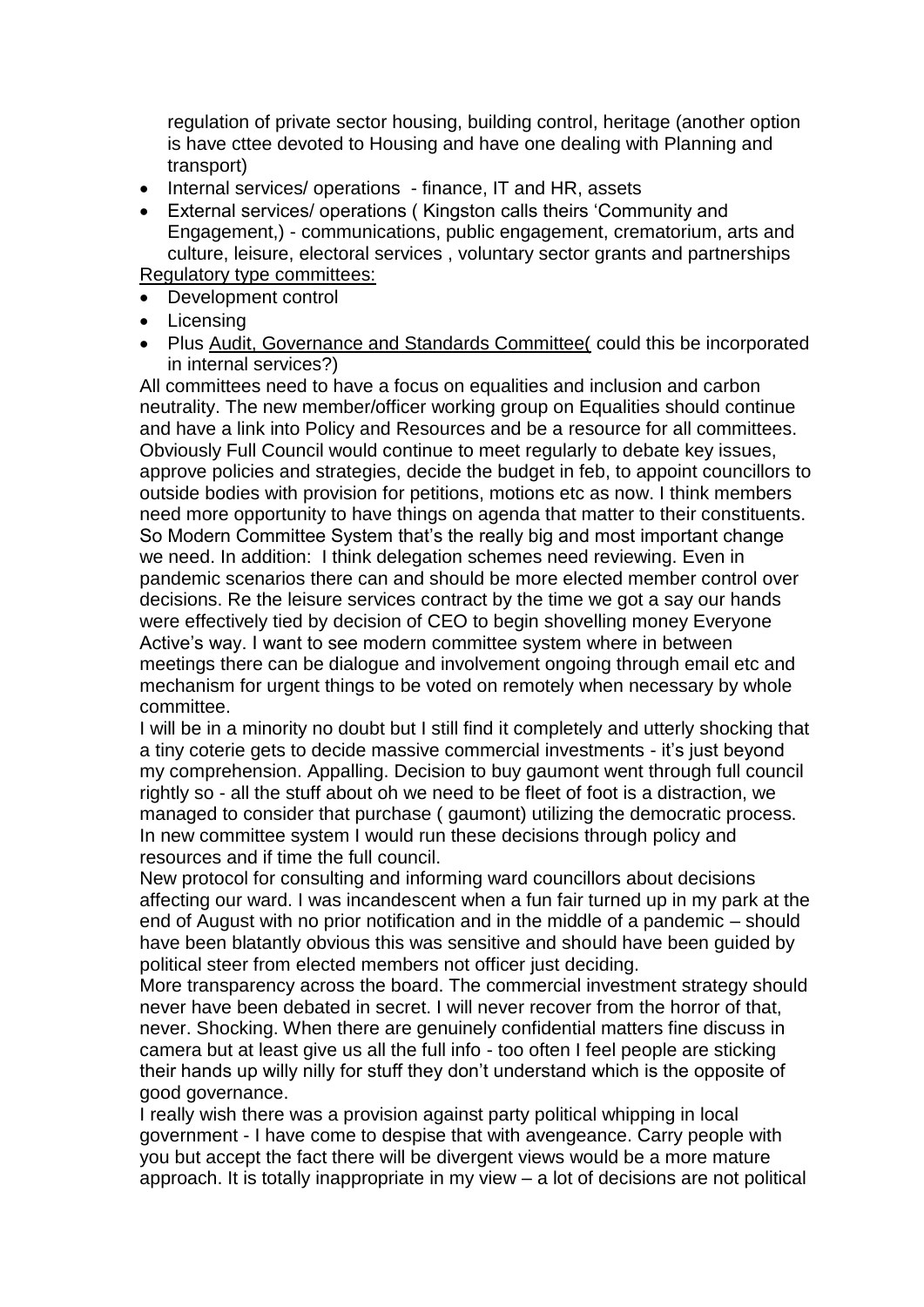they are business decisions so people should be allowed to use their professional judgment, in any case our first duty is to our communities not party. Unfortunately I expect this will be left up to political groups and without scope of review.

- I do wonder if a policy advisory group for each portfolio holder might be a good idea.
- Maybe a group of 4 people cross party who could discuss in a private forum ideas with the Portfolio Holder and lead officers to help steer policy in a cohesive way. I would see this as being led by Portfolio Holder and the topics for discussion coming mainly from them or lead officers
- I think the briefings are good
- Switch to a committee system, with representation in relation to group size and committee chairs to speak on behalf of the committee. I don't think Scrutiny would be needed as there would be a greater spread of views on the committees, which should improve decision-making and result in scrutiny being undertaken at the same time on the committees. There would be a committee with a co-ordinating and strategic role, including for developing the annual budget.
- As the Council is coming to an end within the next two years, I would personally leave the Council's governance arrangements alone. It would be a waste of time and money to charge things now.
- Go to Committee working. Have a dedicated person in each department who can answer councillor's questions.
- Fewer Councillors! Committees that are cross party, trained, with working parties to inform decision making by dedicated Councillors.
- The current system should be disbanded and a modern committee system introduced. This gives every councillor a voice, regardless of their political beliefs. This system would work across parties, members could focus on matters which interest them and for which they have experience. It would streamline council meetings making them more efficient. A committee system would also ensure that a full democratic process is respected. It is likely to be cost neutral. There will still be a Leader for external representation and internal leadership. The remainder of the Exec would be abandoned and 6-10 committees could be formed with members and a Chair and Vice Chair of different political persuasions. I would like to see political neutrality across the whole regime. I would also like a position where dialogue and involvement can take place at short notice for specific urgent matters. Covid has taught us we need to be more agile and remote voting etc is wholly acceptable in certain situations
- We need a change from strong leader cabinet model to a more open, transparent and democratic committee system, whereby positive and productive contributors are encouraged-not discouraged. We should capture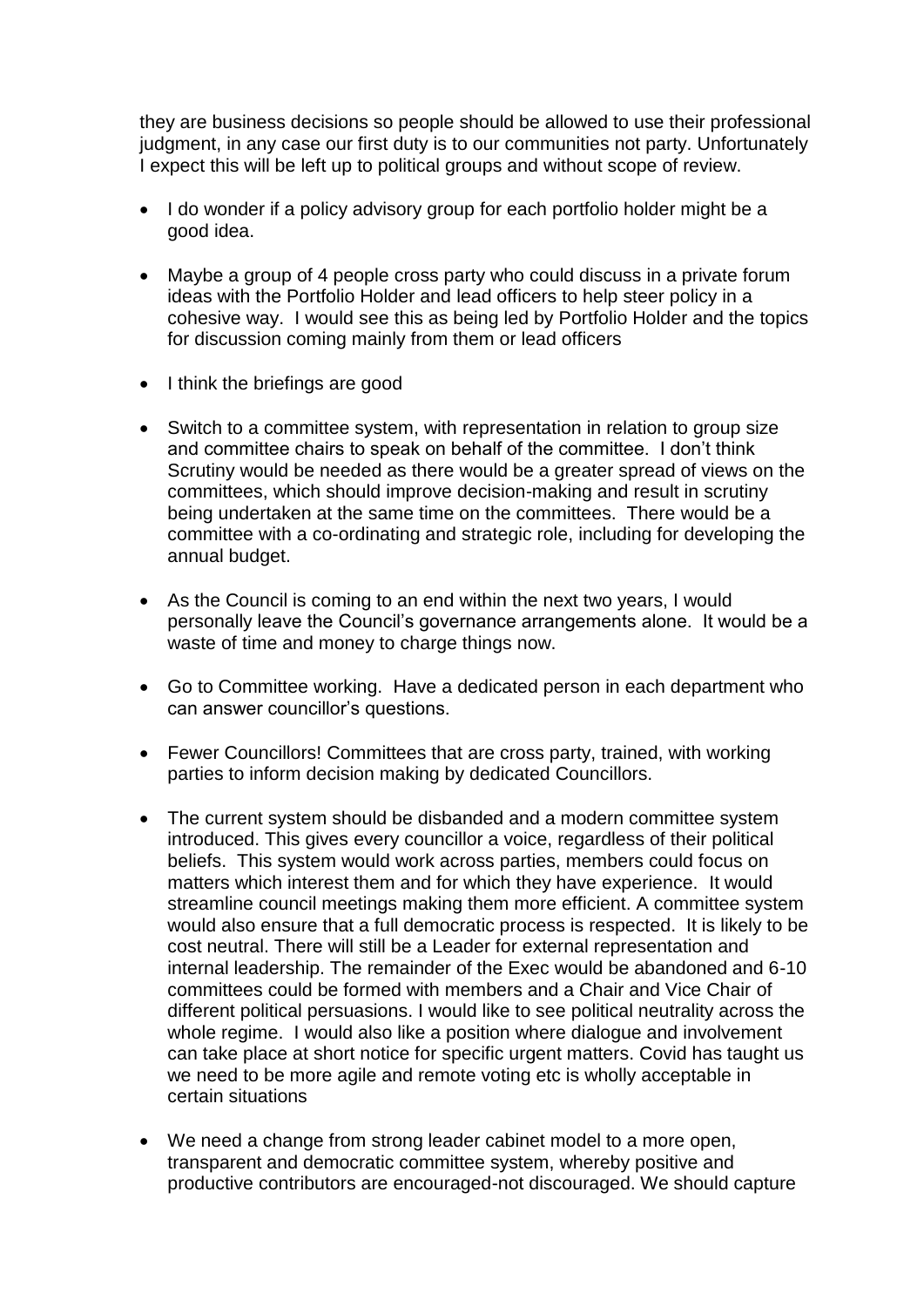the best local knowledge and expertise in order to come up with solutions to future challenges that lies ahead, one that bubbles from the community, a bottom up strategy, not a top down one. We need to be able to work effectively and proficiently/profitably with external suppliers and delivery partners. Flexibility, agility, proper decision-making process and expert project management will be prized skills in the new-look future new authority, where it is vitally important to reach out to all parties.

- A committee system which involves more councillors in decision making.
- Wider communication
- We need to abandon the undemocratic, strong leader cabinet model in favour of a more open and accountable committee system. The local knowledge and expertise of all councillors should be valued far more. Committee debate will allow many good alternative ideas to develop.
- An immediate change to a modern Committee system. There would be no loss of power to the majority group because the Executive Councillors would simply move over to become Chair of the Committee (with casting vote) the majority group would have under political proportionality rules a majority on each Committee. All these new Committees would attract members from all parties or none with either knowledge or interest in each subject. When the decisions have been made and if required, go onto Full Council for ratification then those items are going with the support of the Committees recommending them to Full Council. This will allow for smoother Full Council meetings negating the rehash of old arguments. The membership of Committees should be no more than 11 members, with political proportionality. The members of any Committee would have more engagement with Officers advising that Committee and would therefore be fully engaged with the process. There should be a minimum of two Scrutiny Committees. There should be two regulatory Committees Licensing and Planning/Development Control. A Climate Committee. A Council Property Committee dealing with all Councilowned assets. A strategic Committee and both an External and an Internal operations Committees. There should be an overarching Policy & Resources Committee chaired by the Council Leader and having all the Committee Chairs as members.
- Move to a Committee system which the provision for each chair to be able to take quick pre-emotive decisions if the need arises.
- To engage member that are not involved in the portfolio level, it should be about taking suggestions/ideas no matter where the come from and not those used for council business aimed at capital political gain.
- As a matter of urgency we should divide the Scrutiny Committee into 2 committees as was previously the case and set up a Town Council for Taunton. This should happen without delay. I should like to see a report on what Committees would be needed to run a Council under the Committee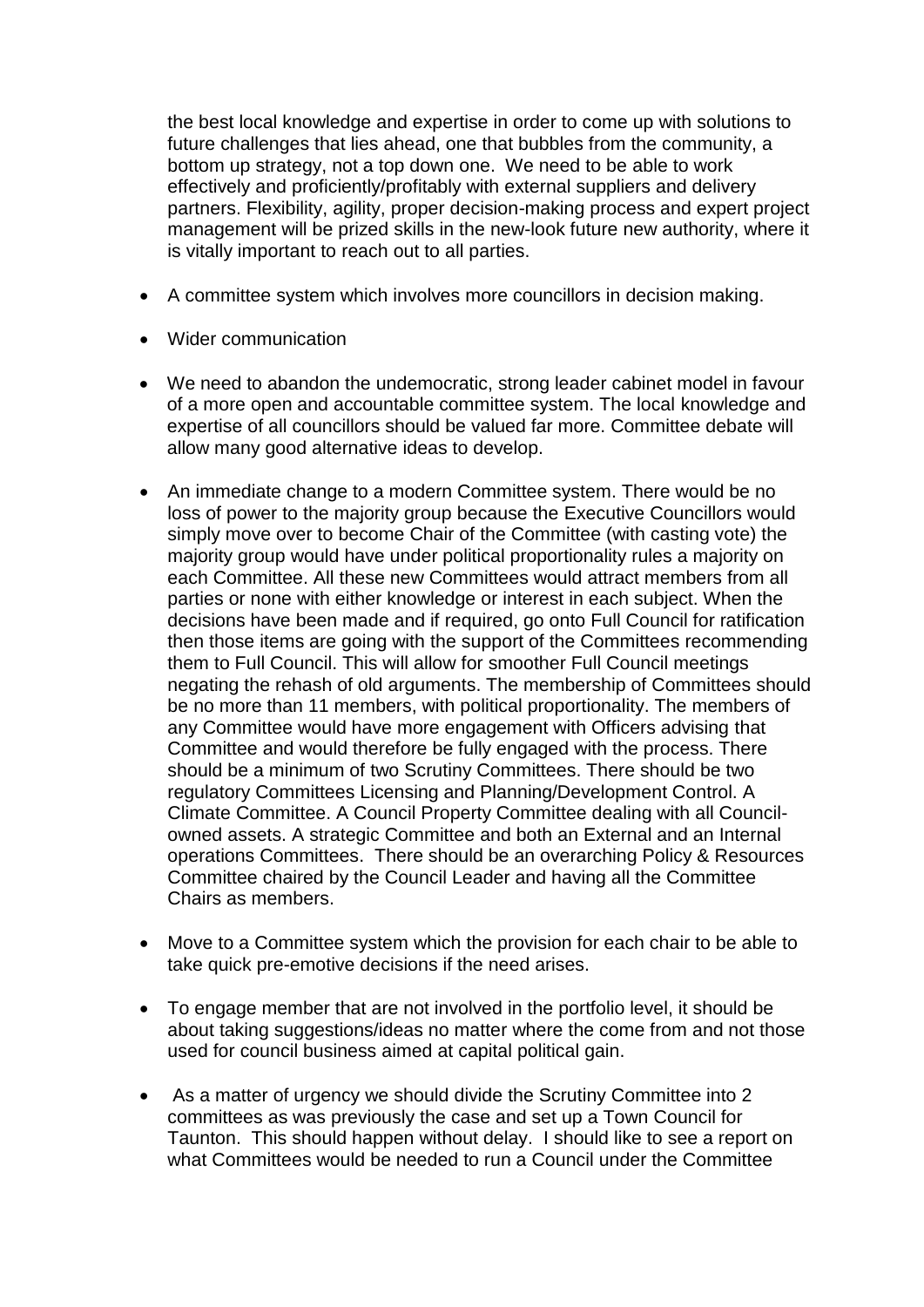system and that the Full Council should get an opportunity to review and vote on these proposals in time for them to be implemented in April 2021.

- I would certainly like to explore different models of a committee system to see what the implications would be and how things would change. I understand that one criticism of the committee system is that councillors will be expected to attend more meetings and attendance is crucial. I can see this may be a problem but recently I seem to be spending most weekday afternoons and evenings attending meetings or briefings anyway (and weekends reading the documents)! I think that greater ownership of decisions would reduce crossparty conflict and indeed between members of the ruling group. But I do want to know the downsides.
- The establishment of a modern committee system is essential. This would have the following advantages :-

1) Cross party membership would be a democratic consensual approach to decision making.

2) Members would be able to focus their efforts on subjects in which they are particularly interested or have particular skills or knowledge.

3) All members would feel involved, be able to influence actual decisions within a system of proportional party representation and cooperation.

4) Full Council meetings would be likely to be shorter and an affirmation of policies in which all has had the chance to participate.

5) The Chair of each committee would be in a position to take all views into account and come to Full council in the knowledge that the democratic process has been respected.

6) Members of all parties and none would have better access to officer advice and be likely to send time seeking information which they feel they need to take decisions.

Some changes to the way committees have operated in the past at the two Councils should be considered. Some of these might be :-

1) Two stage reports to committees, an initial report outlining the proposal with a relatively short report which can either be approved as is or members may feel that more info was required and ask for a second more comprehensive report before deciding.

2) The number of members on each Committee could be reduced to 13 or 11 perhaps, depending on the nature of the committee.

3) The time each member is allowed to speak could be limited in some way if the Chair felt it necessary. We all know that sometimes members can take to long to get to the point! A limit of 5mins on each item might be appropriate.

4) There would be some sort of overall Policy and Resources committee, chaired by the Leader and having Chairs of committees but with a

proportional representation. This would enable the Leader to focus on the big issues and co-ordination of Council policy.

There may be other ways of modifying the committee system to make it as relevant as possible to present day circumstances and further discussion on this would be welcome.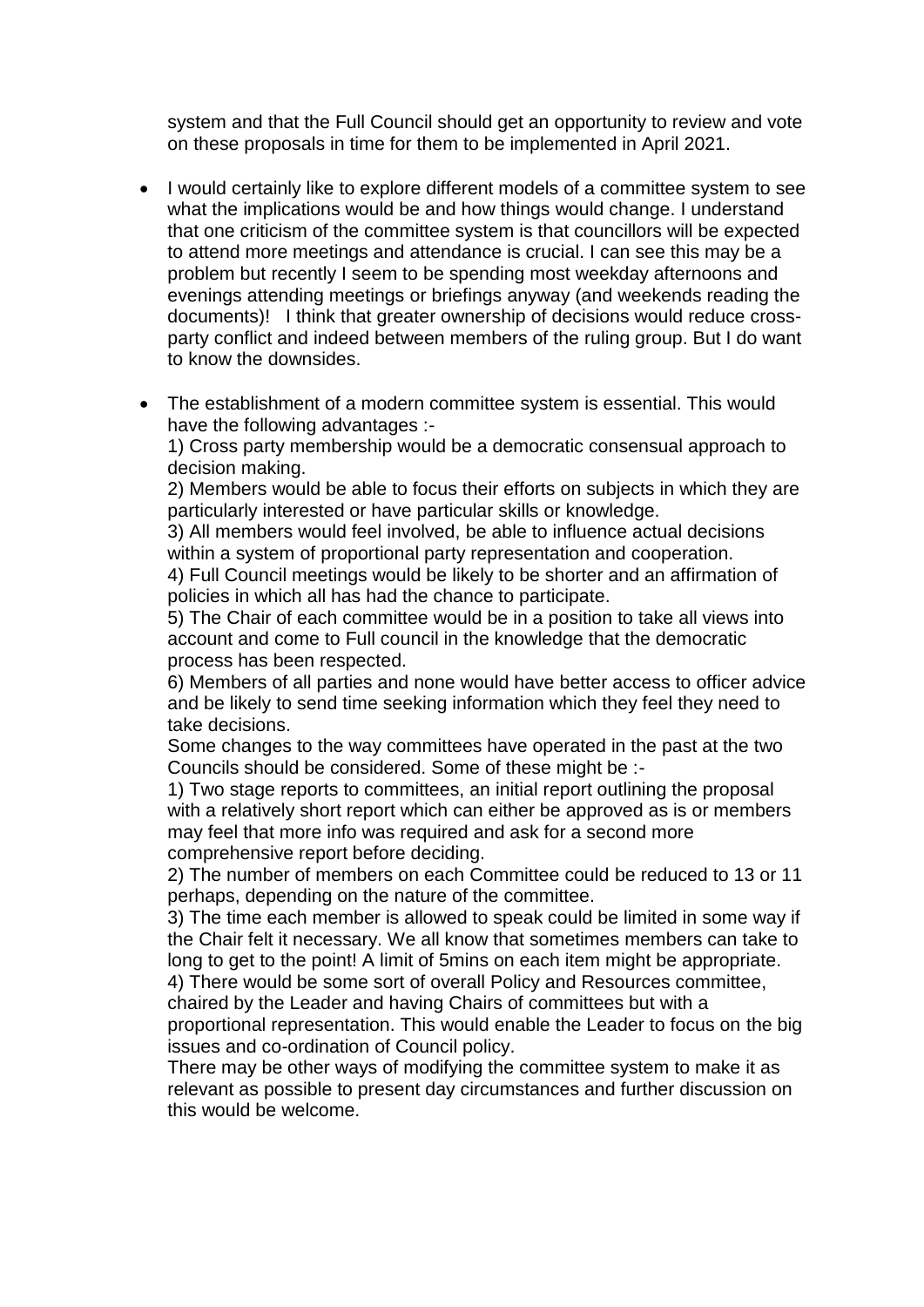- Like many others, a Committee system would seem to address the core issues of centralisation of decision making and lack of reference to full council.
- I would suggest a skills audit of councillors would be useful to identify possible strengths and supports that could be utilised in working with officers. This I understand could be utilised if a committee system were in place. I also think this would support better decisions as often there is a lot of complex information and if only a few analyse then crucial detail may be missed. When first elected I also put myself forward to be a councillor trustee for an organisation in the community, and this was from a list of councillor representations. However, I have never been asked to report back on this, or given a template/process to do so. This feels like a vital part of the council having a sense of its community and a lost opportunity. I also think a briefing on this would be useful, in terms of how councillor trustees etc might make best endeavour of this.
- We have direct lines into the team, what we need is direct dial numbers to a contact in each department to gain better responses for those we represent.
- A committee system would allow the views and ideas of members to be put forward and fully debated before any decisions are made and they go to full council. I for one would feel that I would be able to put my views across one way or another. It also removes the danger of a strong willed officer pushing through ideas that a weaker Portfolio Holder may be willing to accept. Also as committees would be made up of cross party members the decisions would reflect the views of the whole council
- A hybrid version of the current system
- Heavy load of Exec/Full Council meetings though, given the size of the programme, understandable. Would be worse with a committee system though. Maybe greater delegation to PHs? A second scrutiny committee would help with their workload. Maybe also split off Audit as a separate committee.
- More reports from non committees through there stages of working. Effectively more info of what is going on behind the scenes ,not just the final report .
- Some Councillors don't understand the democratic path of Group, Exec, Scrutiny, FC - this does seem to vary widely and it could be explained simply for each paper. As a result, some councillors feel left out of the process, simply because they don't understand it.
- A Committee system along with officer/expert briefings and, where appropriate/desirable, utilising well worked out methods of public consultation.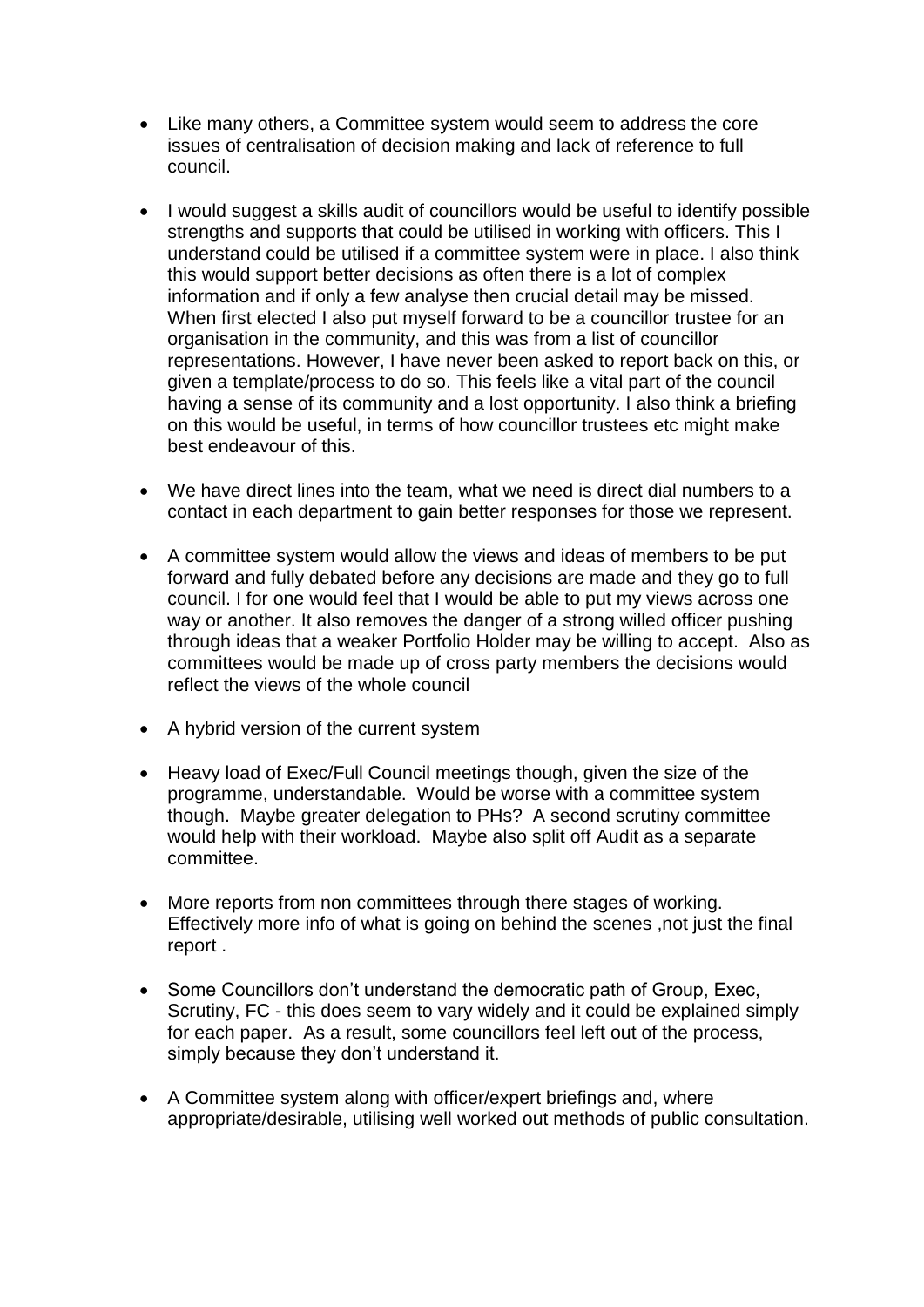## **Question 4. Do you feel that you can influence policy and the decision-making process?**

| Yes           |          |
|---------------|----------|
| <b>No</b>     | 10<br>J. |
| <b>Unsure</b> |          |
| No response   |          |

## **Question 5. Please explain your answer to question 4**

- Political balance of Council
- Whilst a member of the Council might feel they can make suggestions, some of which could be taken into account, the "ruling party" can/could become dictatorial
- Working with other Councillors to do so. For my part too, being an Executive member is advantageous
- Councillors should work together to get the best results. When they do things certainly seem much better.
- Every member has the chance to influence policy through speaking at Full Council, Executive and Scrutiny. Whether the ruling group will act on good suggestions from opposition members is another matter but always has been and always will be
- No but there have been exceptions, as a rule though, no.In general the exec system especially when combined with political whipping make for a sorry situation where most councillors just feel like window dressing –' oh look this is democratic we have elected members in the room' but the power lies with senior officers primarily followed by the Exec. By the time we get a look in it is often too late to change trajectory or there is unwillingness to take a different approach, things have been largely stitched up. I think exec feels it needs to defend its line rather than listen and adjust and change (although there have been examples of enlightened exec members occasionally going with councillors' view, ok actually only one I can think of!) Exceptions:- when cross party committees/groups are involved at the beginning of a process, eg scrutiny during initial development and scoping of climate change strategy I felt our input actually did some good and was heeded as the post holder and officer concerned were very open to suggestions. Ditto Local Plan member steering group – chaired by opposition member, good old mix of people, it feels like we are all equal and can contribute and again, because we were involved at the beginning it was worth the effort writing and submitting pages of notes!
- I feel I can influence decisions via our group meetings primarily. Where groups complain about lack of info I don't think that the council is to blame for that it is a group issue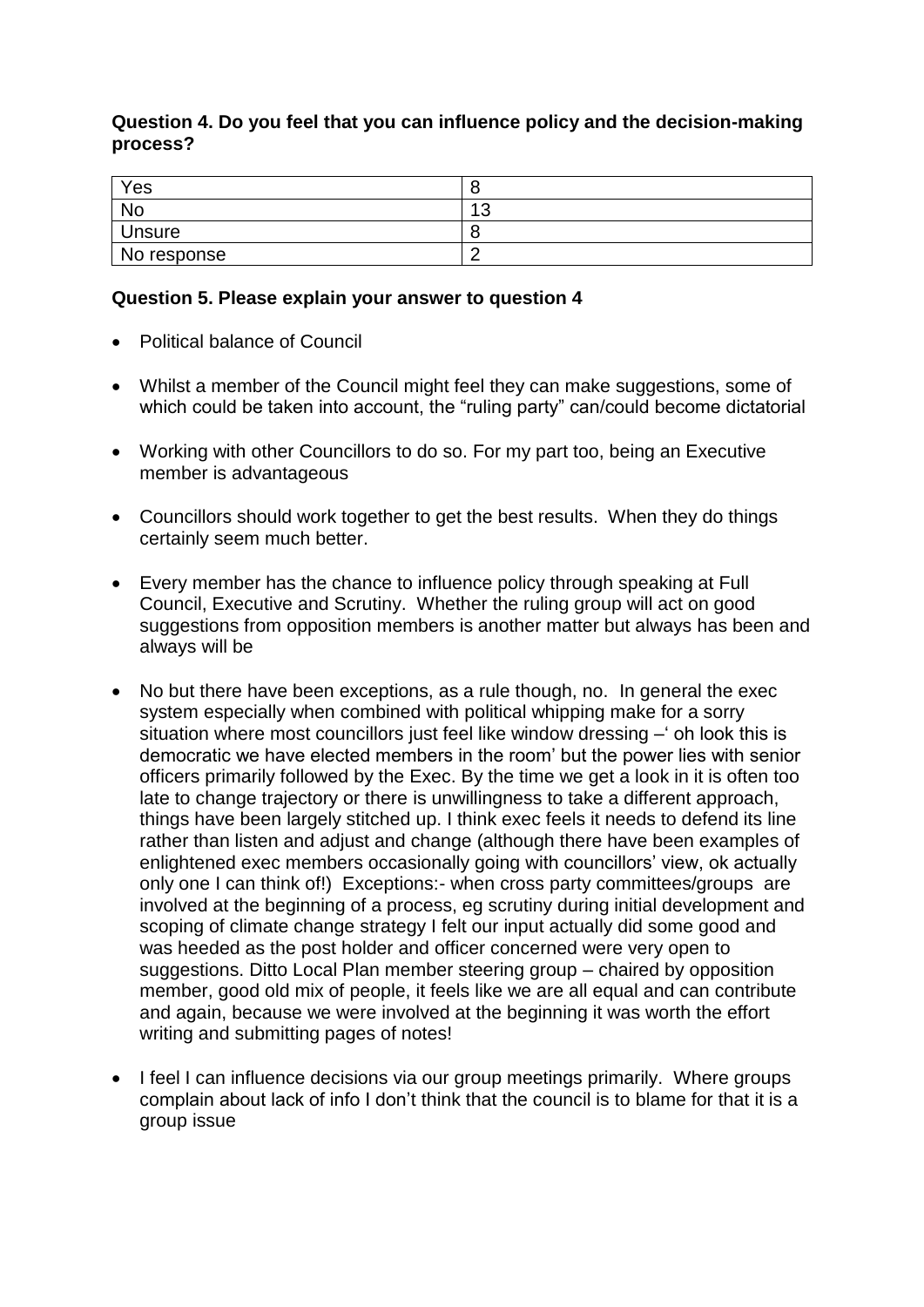- Barely at all. I sat on a working group intended to be involved in developing policy and recommending this to the Council for decision. However, the process was poorly managed, so that policy discussions were nearly non-existent. We had presentations when officers, in effect, told us what policy would be and seemed to have little interest in our views. Only the views of Portfolio Holders seemed to count, which were presumably given at other times elsewhere. This gives the appearance of the real policy making being a secretive process hidden from most councillors. The only effective opportunities to contribute to policy appeared to be when allowed to submit comments on draft papers. However, it appeared officers then decided on what went in the final version and there was NO crossparty or wider debate or discussion on different options or possibilities. It appears that having Portfolio Holders can stifle other forms of policy making and encourages officers to look to work with them. It can then depend on the characteristics and abilities of the Portfolio Holder whether others may be involved. Some seem able and willing to listen to others. Some appear to lack what would be needed to fulfil the role in this way. There is no official role for shadow PHs, which, possibly, might allow a small improvement, but moving to a committee system should be far better.
- As an individual elected member I believe I have very little influence on policy, this is because the Council is political. Where the winner takes all, under the current decision-making process, at this present time we have a Liberal Democrats administration in control. Who knows, in two years' time it could well be a Conservative administration or another group. All top appointments are made to the Cabinet System from the winning party. Not a very inclusive system, especially if you are an independent elected member not affiliated to any political group.
- Decisions are made by ??? I am not sure who does make the decisions and therefore would have no idea if I could influence them or the policies of the council.
- If I was willing and able to devote more time, and eg get on the Exec or Chair a Committee then maybe it would be possible to influence policy, but I'm not! Consequently my skills and experience and decision making ability are not utilised.
- Generally not as often feel totally ignored. Councillors are often consulted at a late stage where a decision has effectively been made by the exec. Some of these decisions are fine but there are some which have been found to be lacking. Often we are subjected to the "closed mind syndrome". It is in fact quite demoralising to have to listen to some unsound decisions being voted through for various reasons but often because of a lack of member's understanding, sometimes because briefings recommendations do not cover the bigger picture and are rushed through with limited time for consideration.
- NO, I fear the executives have the monopoly on most important decision-makings and any influence to change the policy will take years, unless it has executives support and it is inline with their thinking. Most executives have their own priorities and are influenced by officers and are not professionally/adequately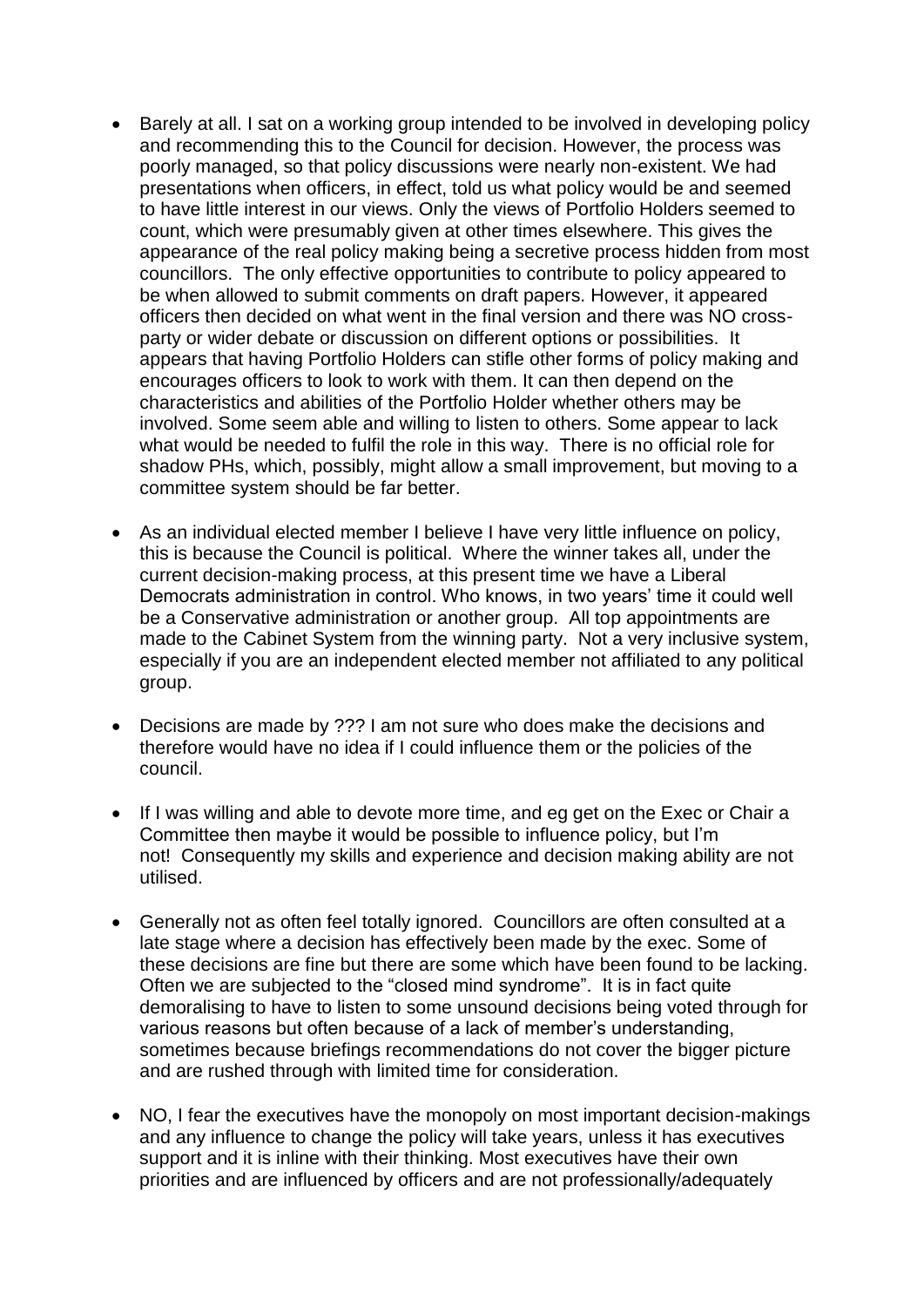equipped to bring the rest of the councillors on board from the start. As we have witnessed with overseeing the transformation that has taken a few years and yet to function effectively, we are still taking the necessary steps to fill some skill gaps. We need a good mix of knowledge/expertise to complement and guide officers for the best outcome. One thing that is lacking within the executives is commercial mindset as it will be a top priority in years to come for the team and as the local councils will shrink, along with, project management skills, flexibility, a clear vision and digital expertise to combat future challenges. Tapping in to the expertise that we have across party politics will help and support future decisionmaking.

- It seems to be a done deal by the Executive
- As a member of the minority party I don't feel I have any influence on council activity.
- Generally no with a few exceptions. I feel the Executive have a monopoly on many decisions and often other councillors are unaware of the issue or the decision. Consultation with ward councillors is inadequate by the Exec and council officials. On a few occasions I have been completely unaware of issues that affect my ward and didn't know about meetings arranged to deal with these issues.
- The material decisions are seemingly made before they reach the Committee and the current Executive appear to defend the decisions rather than discuss any potential for an alternative, possibly even better outcome for the people we serve. We must be seen to be responsive to our electorate after all, without their votes we would not be Councillors.
- Only through informal means such as lobbying and relying on friendships among cllrs. It needs to be hard-wired into the system. Let me give an example; I'm a councillor very interested in Ec Dev. Where is the routine opportunity for me to influence policy in this area? Marcus K does a good job as PH but there is no Cllr group or working party around him, just the relevant officers. So beyond bending Marcus's ear on an informal basis, what am I supposed to do. I could table issues at LD group meetings, but what about the 29 or so cllrs who are not Lib Dem's?
- Unfortunately, where an unbalance situation exists there is a tendency to marginized any help offered as coming from other motives particularly those coming from outside the current majority party. This does a disservices to not just other members but also to the public at large not just those who voted for them or not. It is very difficult in these circumstances to influence policy and the decision-making process; a good example of how this is played out in practice is the make up of the members on the investment board. Initial discussions made it clear the make up of the board would not include any members outside the Executive although this by far one of the most important functions of this council. However after a lot of lobbying a concession was made to have a non-voting member included on the board but they were not able to vote - why,? It was make clear that any member outside the Executive was not trusted to vote in line with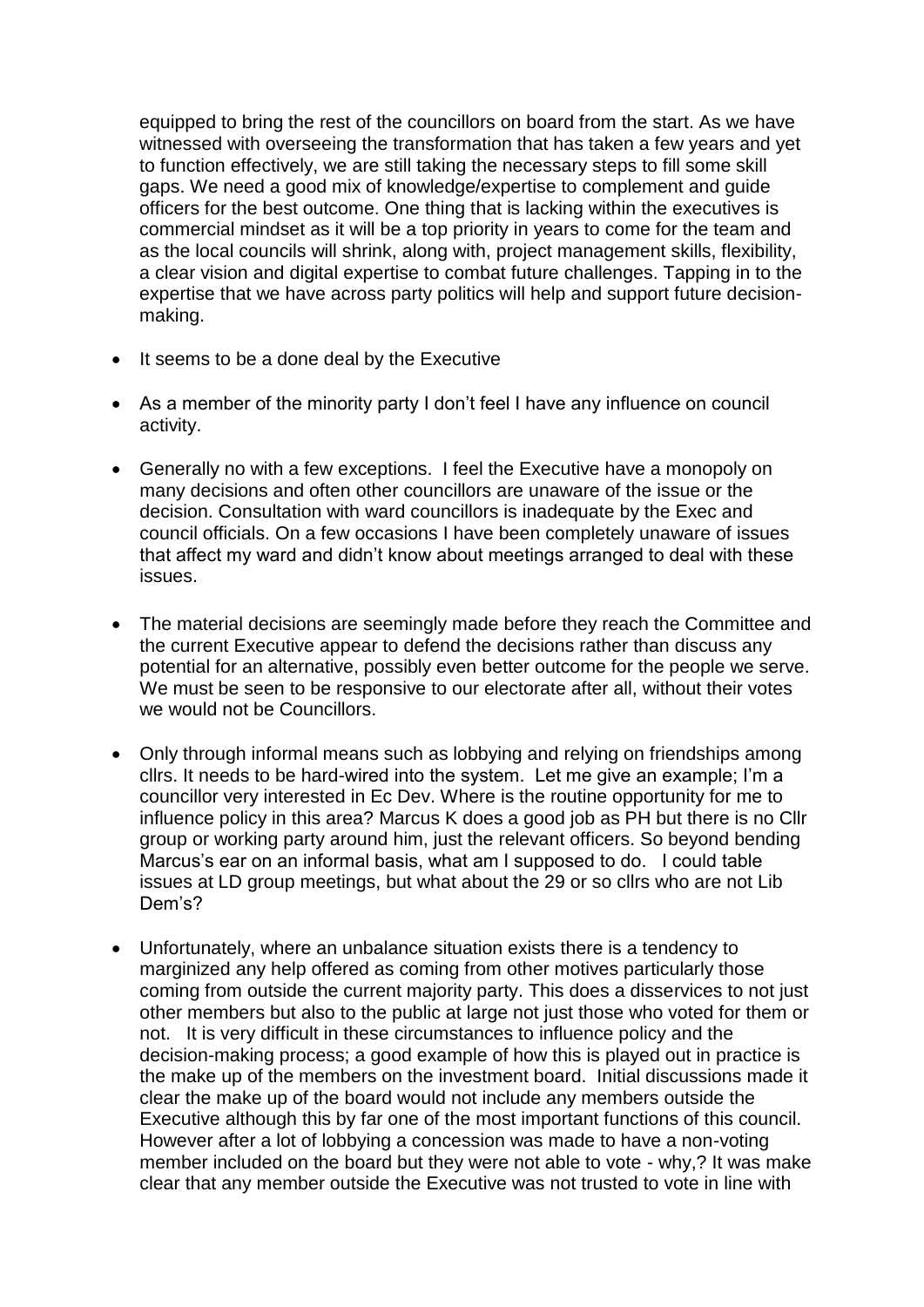the other members and concerns maybe raised by the non-exe member and delay the proceedings consequently although an outside the Executive could attend the board they could not vote. This attitude does not encourage engagement in the policy and the decision-making process hence the lack of participation.

- Yes. I do to some extent but I am part of the Executive. When I was a backbencher I did not really understand how the Council worked or how decisions could be influenced and made but that is clearer to me now. Were I to be campaigning or particularly passionate about a particular issue or matter I think that my path to get that issue dealt with would, as a backbencher, be far more difficult notwithstanding that I am in the majority party for the time being. I think some experienced Cllrs were used to dealing directly with officers of the previous Council and that they feel much less effective with new officers that they do not know. I think that this has compounded the problem of disaffection with the current system.
- I haven't answered question 4 because none of the answers really fit for me. I can influence the decision-making process in that, as part of the ruling group, I can vote in Group meetings, and of course I can vote in Full Council. However, there will be times when my vote will be influenced by Group loyalty. There have been times when I have shaped policy but on the whole I feel more as if my role is one of scrutinising decisions that come to me fully formed. I have made suggestions which have not been taken up but I am well aware that too often members push for their own areas of interest without awareness of the big picture.
- Comments as follows:

1) If decisions are taken by a few Exec Councillors why would I want to be a Councillor?

2) How can I represent those who elected me if I have so little say in the decisions of the Council?

3) As a democrat, I wish to see members of all parties and none have some meaningful say in the decisions of the Council.

4) Why should I support the Council's decisions if I have had no meaningful involvement in them?

5) Why should I have to spend so many hours listening to debates about details of Council activities in which I have little interest and which are not relevant to those who elected me, and yet not have say in those issues which do ? 6) I would like the time I spend on Council work to be relevant to those issues which are most relevant to me and my electorate and make my contribution effectively and efficiently, preferably on issues about which I have some expertise.

The current system does not do that

• Not enough. As per answers above, the Executive system puts too much emphasis on the few and does not empower the rest. This permeates into the whole organisation and results in an authority that does not always respect the importance of those democratically elected yet not at the top table.